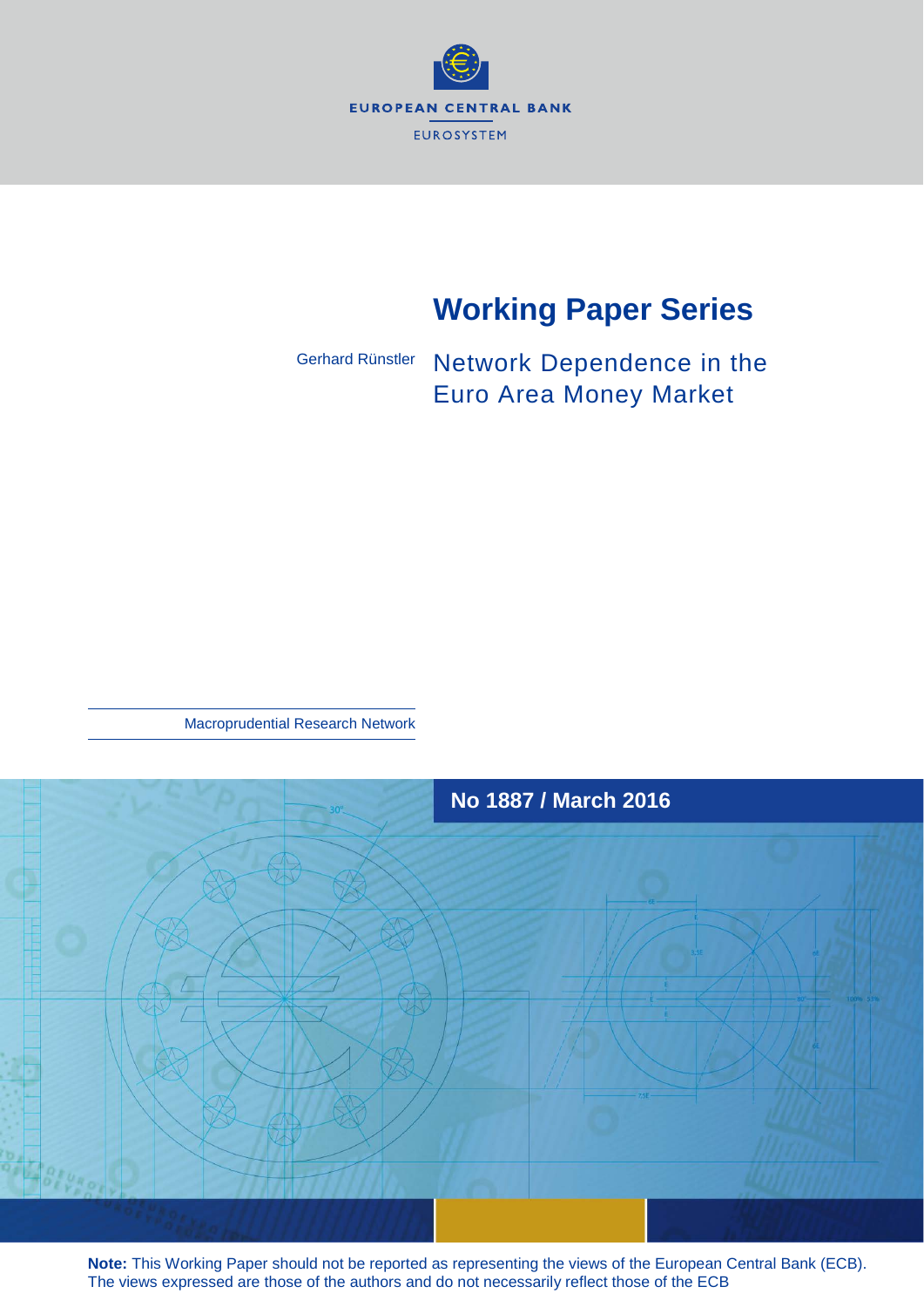#### Abstract

I estimate network dependence effects in the euro area unsecured overnight interbank market during the financial crisis. I use linear spatial regressions to estimate the dependence of individual banks' trading volumes (and interest rates) on the trading volumes (and interest rates) of their network neighbours. Neighbours are defined from past trading relations. I find that banks' net lending volumes and lending-borrowing interest rate spread depend negatively on their neighbours' respective outcomes. By contrast, there arise positive effects for total trading volume and borrowing rates. Overall, however, these effects are small and significant only in periods of market turmoil or of major policy interventions. The results suggest that neighbours act as a buffer in absorbing idiosyncratic liquidity shocks.

JEL Codes: C21, E42

Keywords: Euro area money markets, financial crisis, network analysis, spatial regressions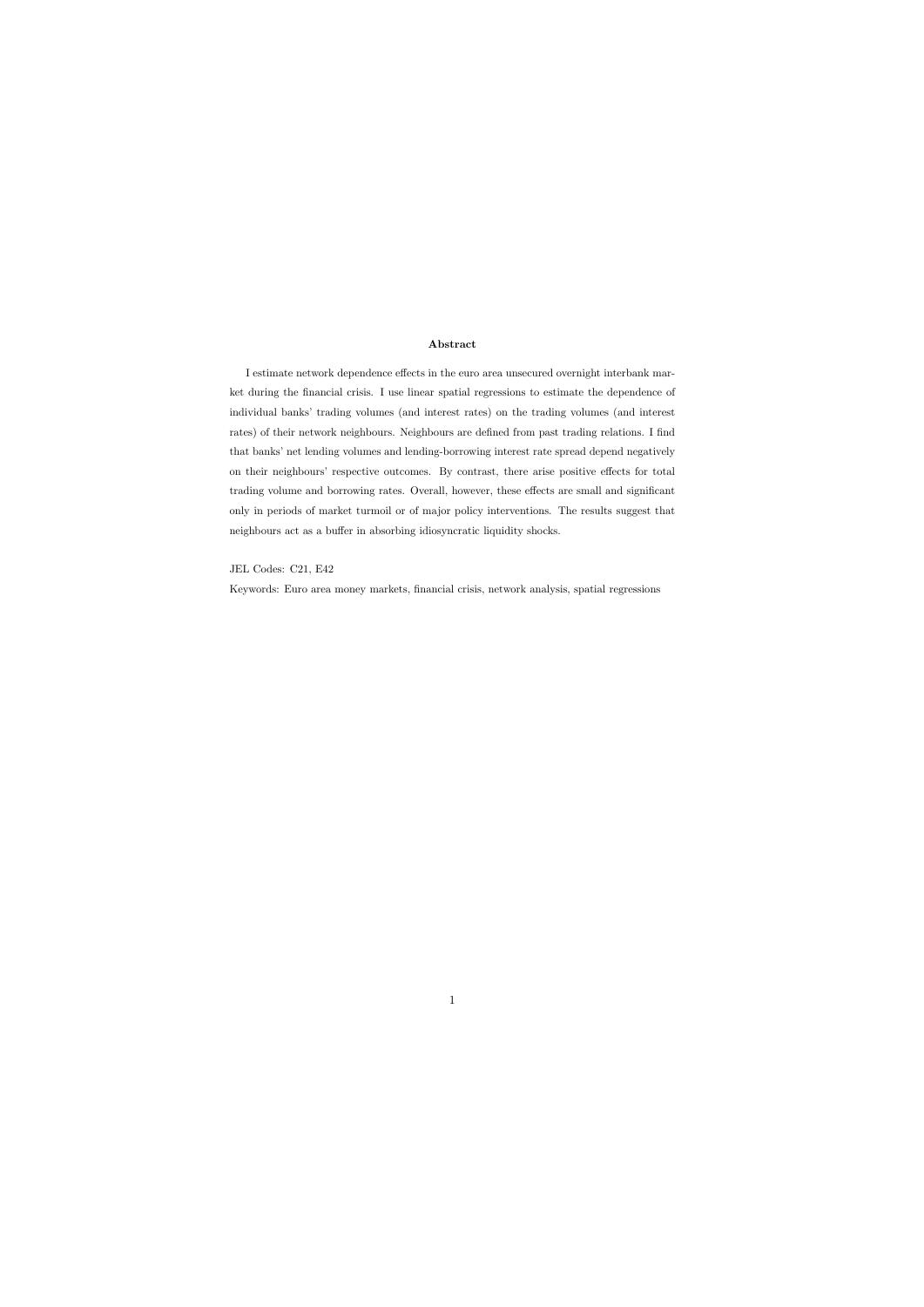# Non-Technical Summary

The disruptions in overnight interbank lending that occurred at various stages of the financial crisis and of the euro area sovereign debt crisis have triggered a number of studies aimed at a better understanding of overnight interbank markets. One strand of research has analysed the network structure of interbank lending relationships, which arises from persistent trading relationships in interbank markets: many banks appear to entertain stable borrowing relationships with a small set of other banks. They borrow larger volumes and obtain more favourable interest rates from their relationship lenders.

Such stable bilateral lending relationships define an interbank network. Little is known however about the extent to which individual banks are indeed affected by these relationships, as e.g. by the impact of an idiosyncratic liquidity shock in their network neighbourhood.

The present paper studies this issue from a data set on *unsecured overnight interbank loans* among 322 banks located in the euro area in between January 2008 to March 2013. It applies linear spatial regression models to estimate network dependence effects in trading volumes and interest rates, that is, the degree to which the individual banks' lending and borrowing volumes and interest rates depend on the respective outcomes of their neighbours in the network.

I find predominantly negative network dependence in net lending volumes and the lendingborrowing interest rate spread, and predominantly positive effects for total volumes. However, effects remain generally small and are significant only in periods of market turbulences or of major ECB interventions. I do not find evidence for network dependence in lending or borrowing volumes and lending rates. The estimates do not support the view that network dependence would have played an important role in the propagation of shocks in the market during the financial crisis. The negative estimates for net lending volumes and the lending-borrowing spread suggest that neighbours acted as a buffer to partly absorb idiosyncratic liquidity shocks by counterbalancing their own net lending positions.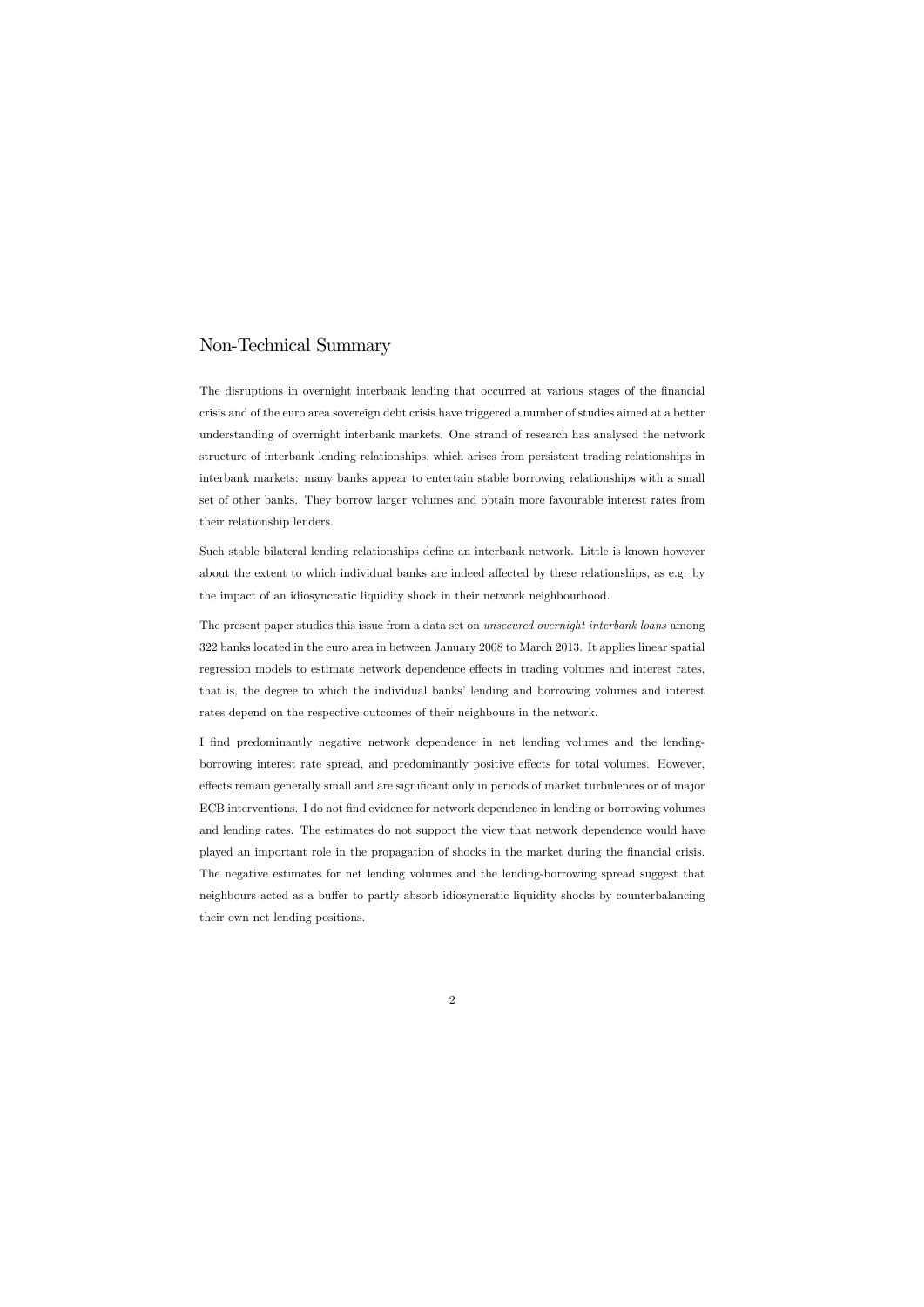# 1 Introduction

A number of papers have studied the topology of interbank networks in the U.S. and in various national European markets. These studies document several salient features of interbank networks, such as scale-free degree distributions (e.g. Soramäki et al., 2006; Bech and Atalay, 2008), a pronounced core-periphery network structure (e.g. Craig and von Peter, 2014; Lelyveld and inít Veld, 2012), and the presence of persistent trading relationships (e.g. Cocco et al., 2009; Afonso et al., 2011; Bräuning and Fecht, 2012). Little is yet known about the implications of the network structure on the allocation of interbank loans and on the interest rates paid on those. Indeed, a trading network is significant in economic terms only to the extent to which it affects prices and the allocation of liquidity: in a Walrasian market, any network graph based on present or past realised bilateral trades would be entirely irrelevant for market allocations. Put it differently, a network is of economic significance only to the extent to which the outcomes of an individual bank would depend on the outcomes of its neighbours in the network.

In this paper, I apply spatial regression models to estimate network dependence effects in trading volumes and interest rates in the euro area interbank market. I use a data set on unsecured overnight interbank loans among 322 banks located in the euro area that has been extracted by Frutos et al. (2014) from the ECB TARGET 2 payments platform. The data range from January 2008 to March 2013.

I define network dependence as the degree to which an individual bank's outcome depends on the outcomes of its neighbours in the interbank network. The network structure is defined from past bilateral trades. Various papers have provided strong evidence for the presence of persistent trading relations in interbank markets. Afonso et al. (2013) conclude that most banks in the U.S. interbank market form stable relationships with at least one lending counter-party. Borrowers pay lower prices and borrow more from their relationship lenders. Affinito (2012) and Bräuning and Fecht (2012) find similar evidence on the presence of persistent trading relations for Germany and Italy, respectively. Cocco et al.  $(2009)$  and Bräuning and Fecht  $(2012)$  confirm that banks entertaining bilateral relationships agree on lower rates, although the latter study identifies such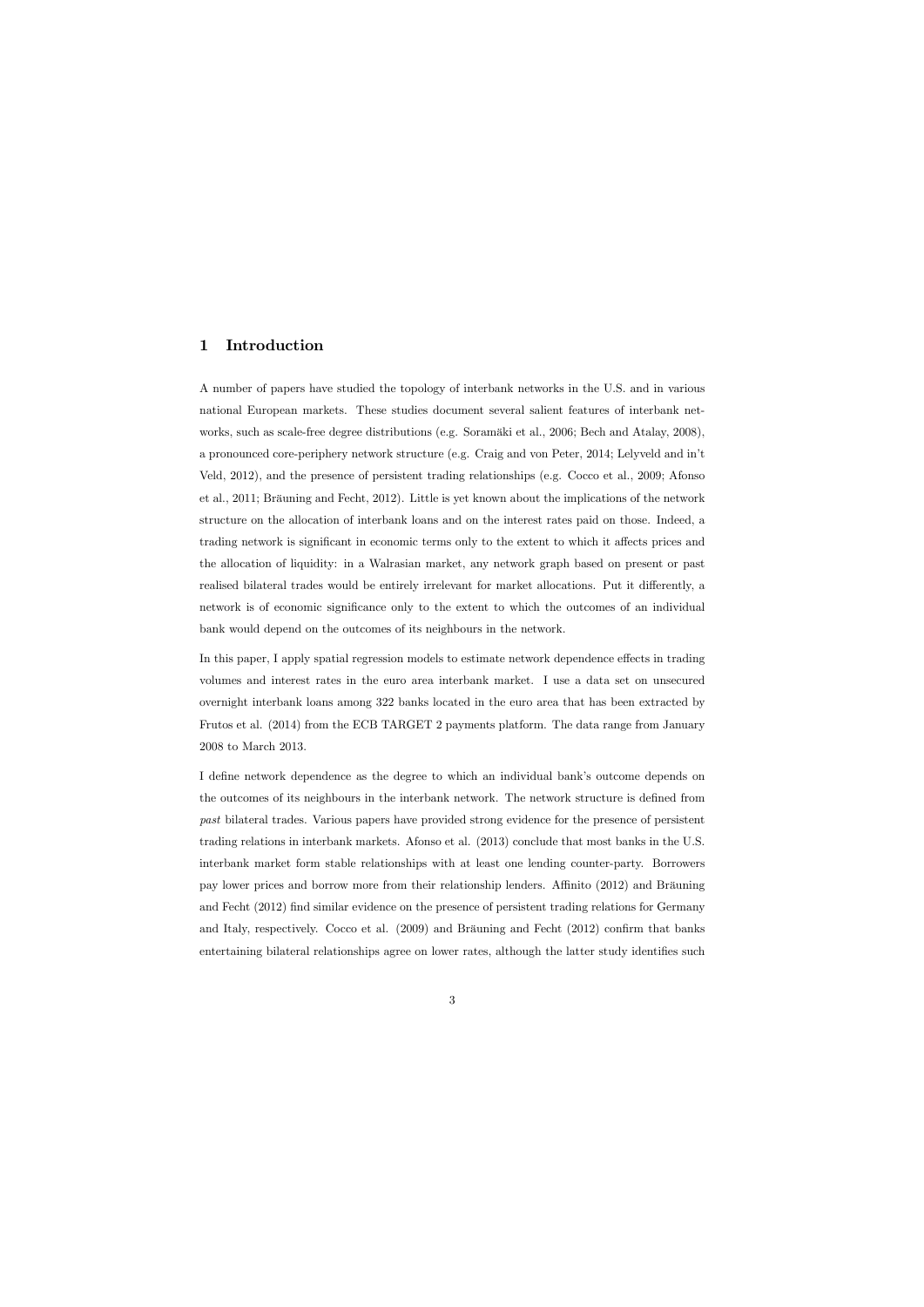effect only for the period after the Lehman crisis.

Persistent bilateral relationships are however not a sufficient condition for the presence of network dependence effects. What matters is whether individual banks are potentially constrained by these relations, in the sense that an idiosyncratic liquidity shock in the neighbourhood of an individual bank would impact on the latter. Cohen-Cole et al.  $(2011)$  and Bräuning et al.  $(2015)$  present two theoretical models of the interbank market that give rise to such effects. Cohen-Cole et al. (2011) consider a strategic game, where an individual bank's profitability from lending activities would depend positively on the activities of its network neighbours. Increasing returns to scale give rise to strategic complementarity, which results in positive network dependence in both trading volumes and interest rates. Bräuning et al. (2015) present an extensive structural network formation model that features network dependence in interest rates due to costly peer-monitoring. In this model, a borrowing bank that faces scarce liquidity in its neighbourhood and is forced to resort to non-neighbours for obtaining a loan. It would then pay a higher interest rate on the latter, as establishing the new trading relationship is costly. This may also dampen trading volumes, but Bräuning et al. (2015) do not discuss such effects in their paper.

While spatial regressions have been applied to social and physical networks, to my knowledge, Cohen-Cole et al.  $(2011)$  is so far the only empirical study to estimate network dependence effects from linear spatial regressions in interbank markets.<sup>1</sup> Spatial regressions relate the outcome for a network node to the weighted average of outcomes of its neighbours, together with other explanatory variables. Cohen-Cole et al. (2011) consider intra-day snapshots of bilateral trades in the Italian overnight interbank market based on 1; 000 trades each. They report strong positive network dependence in lending volumes and rates. However, their econometric approach is subject to two shortcomings. First, they construct networks only from the subsets of banks that are active in a specific period and define neighbouring relations in a circular way from the actual trades within the same period. This might not only give rise to selection bias, but also violates the requirement of a predetermined weighting matrix in a spatial regression. Second, estimates do not allow for individual bank effects and thereby ignore that banks differ in their average trading volumes.

<sup>&</sup>lt;sup>1</sup>See Lee et al. (2010) and Gibbons et al. (2014) for applications of spatial regressions to social networks.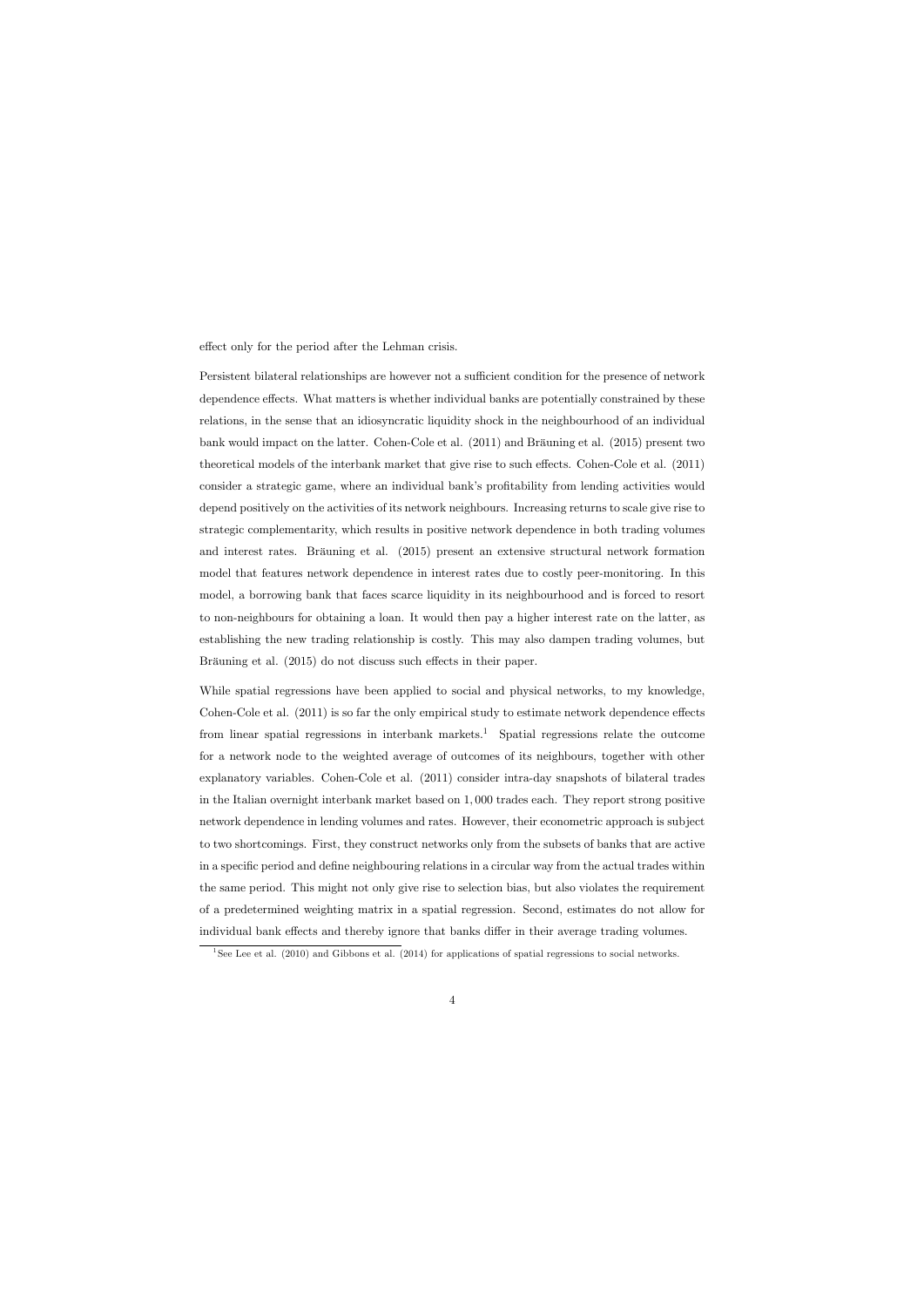I correct for these shortcomings by defining business relations from past transactions and allowing for fixed individual bank effects. The cost of this approach is that it requires aggregating the data over time and that it limits the analysis to banks that are active in a sufficient number of periods. I therefore aggregate the data to quarterly frequency and confine the analysis to banks that are active in almost all quarters. This leaves a set of 102 banks. I estimate the spatial regressions separately for each quarter using only cross-section information. In the period under consideration, network dependence may well vary over time given the disruptions in interbank markets during the Önancial crisis and the temporary fragmentation of European markets (Acharya and Merrouche, 2010; Angelini et al., 2011; Garcia-de-Andoain et al., 2014, 2015).

I Önd predominantly negative network dependence in net lending volumes and the lendingborrowing interest rate spread, and predominantly positive effects for total volumes and borrowing rates. However, effects are significant only in periods of either market turbulences or of major ECB interventions related to the euro area sovereign debt crisis. I do not find evidence for network dependence in lending or borrowing volumes and lending rates. These results are in sharp contrast to Cohen-Cole et al.  $(2011)$ . The difference appears to be largely explained by the aforementioned caveats: when using their specification, I obtain results very similar to theirs.

My estimates do not support the view that network dependence would play an important role in the propagation of shocks in the market. Negative network dependence in net lending volumes and the lending-borrowing spread suggests that network relationships mitigate rather than amplify idiosyncratic shocks to the liquidity position of individual banks, as neighbours act as a buffer to partly absorb these shocks by counterbalancing their own net lending position.

The paper is organised as follows. After a review of spatial regression models in section 2, section 3 discusses various features of the euro area interbank market. Section 4 presents estimates from the spatial regressions. Section 5 concludes the paper.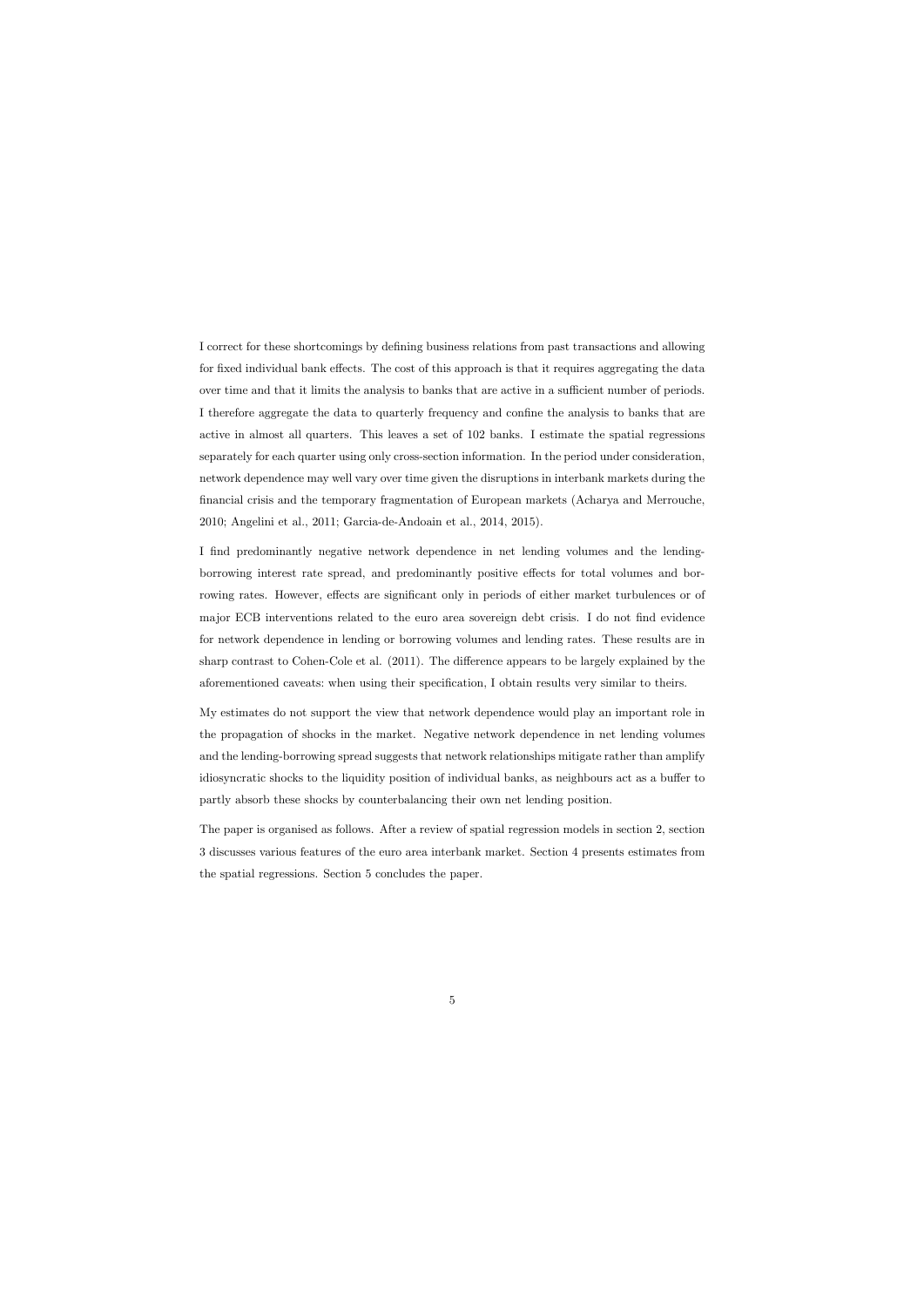# 2 The Linear Spatial Regression Model

Denote with  $z_{ij,t} \geq 0$  the volume of lending from bank i to bank j in period t, with  $i, j = 1, ..., n$ , and  $t = 1, \ldots, T$ . Let  $r_{ij,t}$  be the corresponding interest rate, which is defined if  $z_{ij,t} > 0$ .

Further, define with  $z_{i,t}^L = \sum_{k=1}^n z_{ik,t}$  and  $z_{i,t}^B = \sum_{k=1}^n z_{ki,t}$  the total lending and borrowing volumes of bank *i*, and with  $z_{i,t}^V = z_{i,t}^L + z_{i,t}^B$  and  $z_{i,t}^N = z_{i,t}^L - z_{i,t}^B$  its total trading and net lending volumes, respectively. The average lending rate of bank  $i$  is calculated as the volume-weighted average of bilateral rates  $r_{i,t}^L = \left(\sum_{k=1}^n z_{ik,t} r_{ik,t}\right) / z_{i,t}^L$ . With the average borrowing rate  $r_{i,t}^B$  defined equivalently, denote with  $r_{i,t}^N = r_{i,t}^L - r_{i,t}^B$  the lending-borrowing interest rate spread of bank *i*.

I analyse network dependence in trading volumes and interest rates using a linear spatial regression approach. I start from the spatial Durbin (SD) model (LeSage and Pace, 2009:28f),

$$
y_t = \mu \mathbf{1} + \rho_0 W_t y_t + \rho_1 W_t y_{t-1} + \psi y_{t-1} + X_t \beta + \varepsilon_t, \quad \varepsilon_t \sim N(0, \Sigma). \tag{1}
$$

The dependent variable  $y_t = (y_{1t}, \ldots, y_{nt})'$  is an  $n \times 1$  vector that may represent any of the aggregate variables defined above, i.e. trading volumes  $\left\{z_{i,t}^L, z_{i,t}^B, z_{i,t}^V, z_{i,t}^N\right\}$  or interest rates  $\left\{r_{i,t}^L, r_{i,t}^B, r_{i,t}^N\right\}$ . The network structure is represented by  $n \times n$  weighting matrix  $W_t$ , which is predetermined to  $y_t$ . The matrix is scaled such that its rows sum up to one. Its precise definition depends on the dependent variable and will be discussed below.  $X_t$  represents an  $n \times k$  matrix of control variables, while  $\mu$  is a scalar constant term, multiplied with  $n \times 1$  vector  $\mathbf{1} = (1, \ldots, 1)^{\prime}$ .

The basic research question of this paper is whether the outcomes for bank  $i, y_{it}$ , depend on the weighted averages of outcomes of its neighbours. The latter are given as the elements of  $W_t y_t$ and  $W_t y_{t-1}$ , respectively. For instance, with  $y_{it}$  being the total trading volume of bank i, the i<sup>th</sup> element of  $W_t y_t$  represents the average contemporaneous total trading volume of the neighbours of bank *i*. The key coefficients of interest are  $\rho_0$  and  $\rho_1$ , which describe the dynamic impact of the total trading volumes of the neighbours of bank  $i$  on the trading volume of bank  $i$  itself.

To ensure that weighting matrix  $W_t$  is predetermined to  $y_t$ , I define it from the bilateral trading volumes from the *previous* quarter. The precise definition of  $W_t$  depends on the dependent variable. For lending volumes,  $z_{i,t}^L$ , and rates,  $r_{i,t}^L$ , I set  $W_t = (w_{ij,t}^L)_{i,j=1}^n$  with weights given as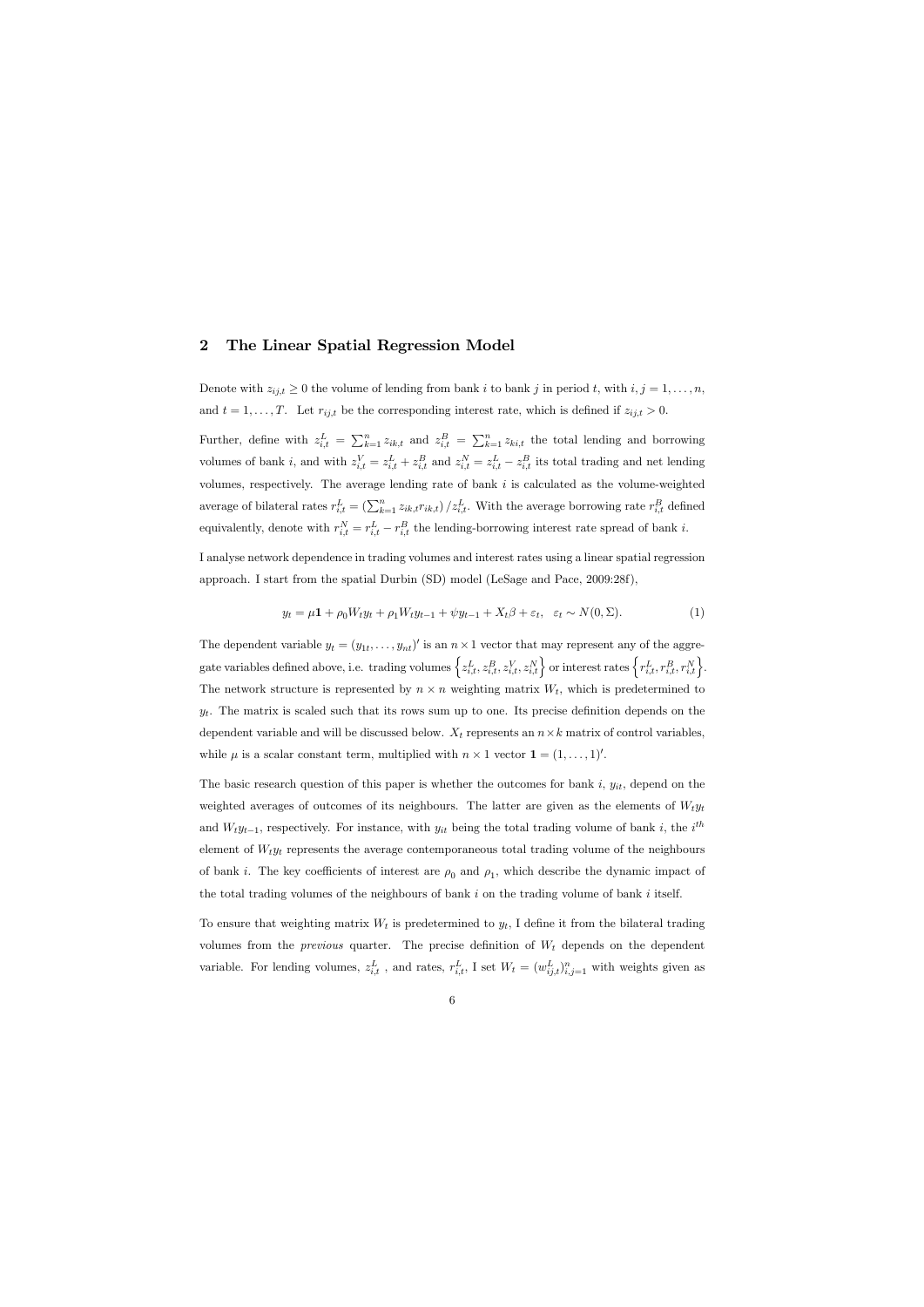$w_{ij,t}^L = z_{ij,t-1} z_{i,t-1}^L$ . The case of borrowing  $(z_{i,t}^B$  and  $r_{i,t}^B$  ) is treated equivalently with weights  $w_{ij,t}^B = z_{ji,t-1} / z_{i,t-1}^B$ . For total,  $z_{i,t}^V$ , and net lending volumes,  $z_{i,t}^N$ , and the lending-borrowing spread,  $r_{i,t}^N$ , I use weights  $w_{ij,t}^V = (z_{ij,t-1}+z_{ji,t-1})\diagup z_{i,t-1}^V$ , which represent the undirected interbank network. The choice of a one-quarter window follows Bräuning and Fecht (2012). The results presented in section 4 are stable with respect to using longer moving average windows.

I turn to estimation and identifiability issues. By simple re-arrangement, equation (1) can be recast to separate level  $(\bar{\rho})$  from change  $(\rho_0)$  effects in spatial correlation

$$
\Delta y_t = \mu \mathbf{1} + \rho_0 W_t \Delta y_t + \overline{\rho} W_t y_{t-1} + \overline{\psi} y_{t-1} + X_t \beta + \varepsilon_t, \quad \varepsilon_t \sim N(0, \Sigma). \tag{2}
$$

I estimate equation (2) separately for each quarter  $t = 1, \ldots, T$  from purely cross-sectional information. The reason for this approach is possible time-variation in parameters. Given the market turbulence and various evidence for increasing market fragmentation in the period under investigation, time-variation in parameters may be important.

I follow the standard approach of estimating equation (2) by maximum likelihood (LeSage and Pace, 2009) in order to account for the endogeneity bias that arises due to the presence of  $W_t y_t$ on the right-hand side of the equation. I also cross-check the results with Gibbs-sampler estimates using an uninformative prior as proposed by LeSage and Pace (2009:123ff). As to data transformations of the dependent variable, trading volumes  $\left\{z_{i,t}^L, z_{i,t}^B, z_{i,t}^V\right\}$  are taken in logs. As  $z_{i,t}^N$  can take also attain negative values, I use the percentage to total trading volume,  $z_{i,t}^N/z_{i,t}^V$ instead. For all variables, I demean the data prior to estimation. That is, the dependent variable is transformed to  $y_{i,t} - T^{-1} \sum_{t=1}^{T} y_{it}.^2$ 

Identifiability of parameter  $\rho_0$  has gained some attention in the literature. As discussed e.g. by Bramoullé and Fortin (2009), the estimation of network dependence effects raises two main challenges. The first challenge is correlated effects, i.e. correlation between network formation and unobserved bank characteristics that affect interbank trading activity. In order to avoid

<sup>&</sup>lt;sup>2</sup>I use Matlab codes provided by LeSage on http://www.spatial-econometrics.com/. Note that the presence of the lagged dependent variable,  $y_{t-1}$ , does not cause any difficulty, as I use purely cross-sectional data. Hence, the well-known issues with the consistency of estimates in spatial dynamic panel data models (see Elhorst, 2012) do not apply.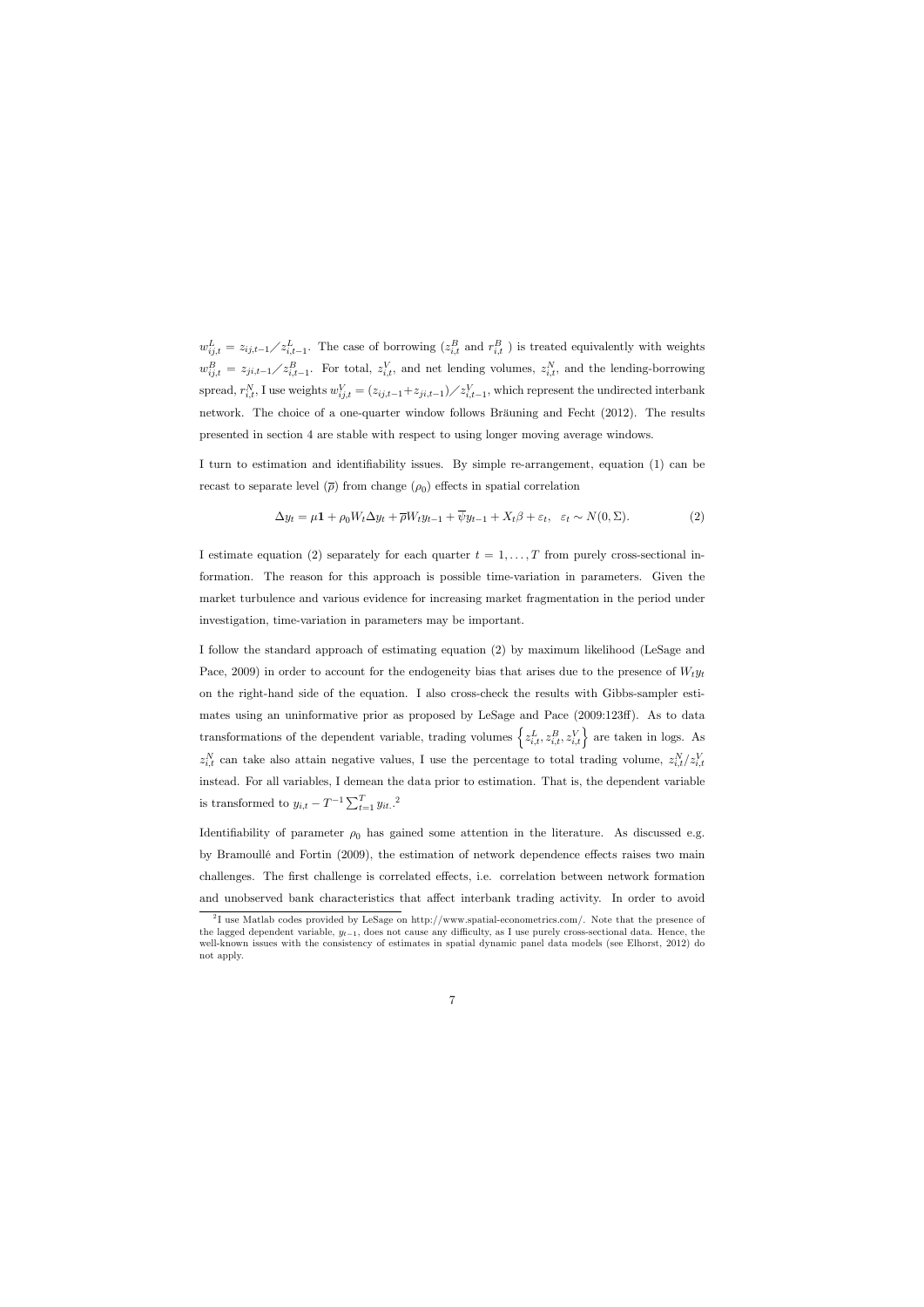spurious estimates of  $\rho_0$ , Bramoullé and Fortin (2009) suggest including individual fixed effects and appropriate control variables in the equations. In the present application, the country location of a bank may give rise to correlated effects. In equation  $(2)$ , individual bank fixed effects are therefore accounted for by demeaning the data prior to estimation, while time fixed effects are estimated from constant  $\mu$ . I also include country-specific control variables  $X_t$  in the regressions, which are described in section 4.

The second challenge to identifiablity is the reflection problem studied by Manski (1993) and Moffitt  $(2001)$ . Bramoullé et al.  $(2009)$  present conditions for identifiability in the case that control variables  $X_t$  are pre-determined to  $y_t$  and  $\beta \neq 0$ . In this case, a sufficient condition for identifiability in period t is that matrices  $I_n$ ,  $G$ ,  $G^2$ , and  $G^3$ , where  $G = \text{sign}(W_t)$ , are linearly independent. The intuition is that so-called intransitive triplets in business relations allow for forming local instruments: given links from i via j to k, but not from k to j, the partial correlation between i and j acts as an instrument for the influence of j on k. Given the complex structure of real-world financial networks, this condition is almost certainly fulfilled once the network is sufficiently sparse.

# 3 The Euro Area Money Market

The data set contains daily observations on unsecured bilateral overnight loans among 322 consolidated banking groups located in the euro area, ranging from June 2008 to March 2013. The source of the data is the euro area TARGET2 system, which is used to settle payments connected with monetary policy operations, interbank payments, and transactions related to other payment and securities settlement systems. The TARGET2 system is operated by the European system of Central Banks and is the principal payment settlement system within the euro area accounting for about  $90\%$  of interbank payments (ECB, 2013). As there are different types of payments that can be settled through TARGET2, interbank overnight loans need be identified from certain search criteria. Frutos et al.  $(2014)$  adapt the Furfine  $(1999)$  algorithm for this purpose. The algorithm identifies overnight interbank loans from the requirement that a payment flow is matched by a flow in the opposite direction on the following day (with certain limits on the implied interest rate),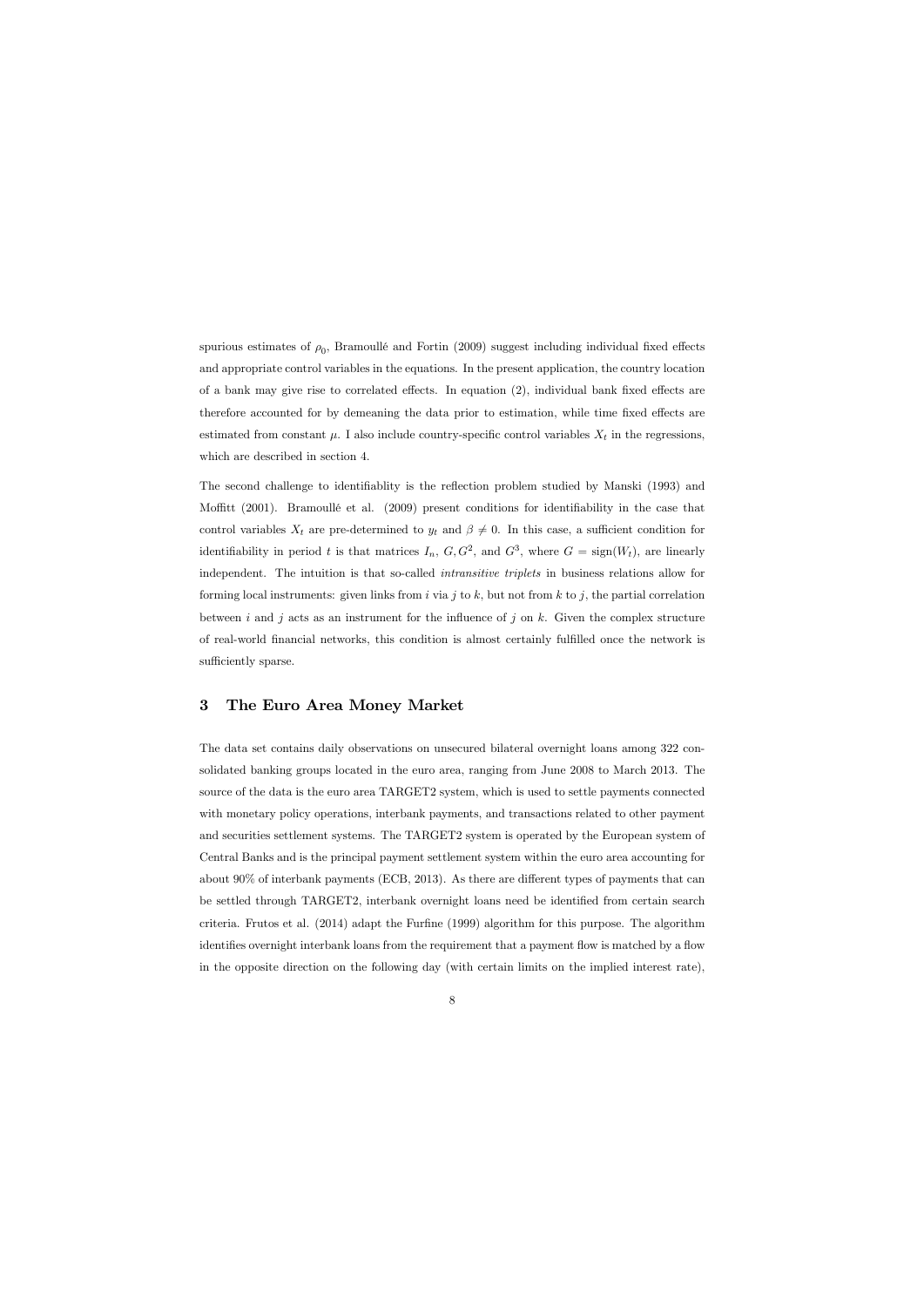and uses further information on the transaction characteristics stored in TARGET 2. Frutos et al (2014) also validate the findings against data for the unsecured money market in Spain, which are reported in the MID post-trading structure and find a high accuracy of their results. I use a version of the data set from Garcia-de-Andoain et al. (2014), which has been further refined by consolidating individual banks into banking groups.

| Date       |      | Description                                                                                                     |
|------------|------|-----------------------------------------------------------------------------------------------------------------|
| Sep 15,    | 2008 | Lehman bankruptcy                                                                                               |
| May 7,     | 2009 | ECB introduces Covered Bonds Purchasing Program<br>First ECB 1-year Long-Term Refinancing Operation (LTRO)      |
| Sep 29,    | 2009 | Greece's Prime Minister admits that Greek economy is in 'intensive care'                                        |
| Dec $8$ ,  | 2009 | Third ECB 1-year Long-Term Refinancing Operation (LTRO)                                                         |
| Dec $15$ , | 2009 | FITCH downgrades Greece's credit rating                                                                         |
| Apr 23,    | 2010 | Greece seeks financial support                                                                                  |
| May $10$ , | 2010 | ECB introduces Security Markets Programme (SMP)<br>Decision to set European Financial Stability Facility (EFSF) |
| Nov 21,    | 2010 | Ireland seeks financial support                                                                                 |
| Apr 6,     | 2011 | Portugal requests activation of aid mechanism                                                                   |
| July $1$ , | 2011 | Interest rates on Italian and Spanish government bonds start to rise                                            |
| Nov 16,    | 2011 | Monti becomes Italy's new prime minister forming a technocrat government                                        |
| Dec $8$ ,  | 2011 | ECB announces measures to support bank lending and money market activity                                        |
| Dec 22,    | 2011 | First ECB 3-year Long-Term Refinancing Operation (LTRO)                                                         |
| Mar 1,     | 2012 | Second ECB 3-year Long-Term Refinancing Operation (LTRO)                                                        |
| Nov 20,    | 2012 | General elections in Spain                                                                                      |
| Jun 27,    | 2012 | Cyprus requests financial support                                                                               |
| Jul 20,    | 2012 | Eurogroup grants financial assistance to Spain's banking sector                                                 |
| Jul 26,    | 2012 | Whatever it takes ' speech by ECB president Draghi in London                                                    |
| $Sep 6$ ,  | 2012 | ECB announces technical features of Outright Monetary Transaction Programme                                     |

Table 1: Timeline of Events

Figure 1 shows the evolution of aggregate market activity, network density, and country averages of overnight interbank interest rates together with their dispersion. These statistics are subject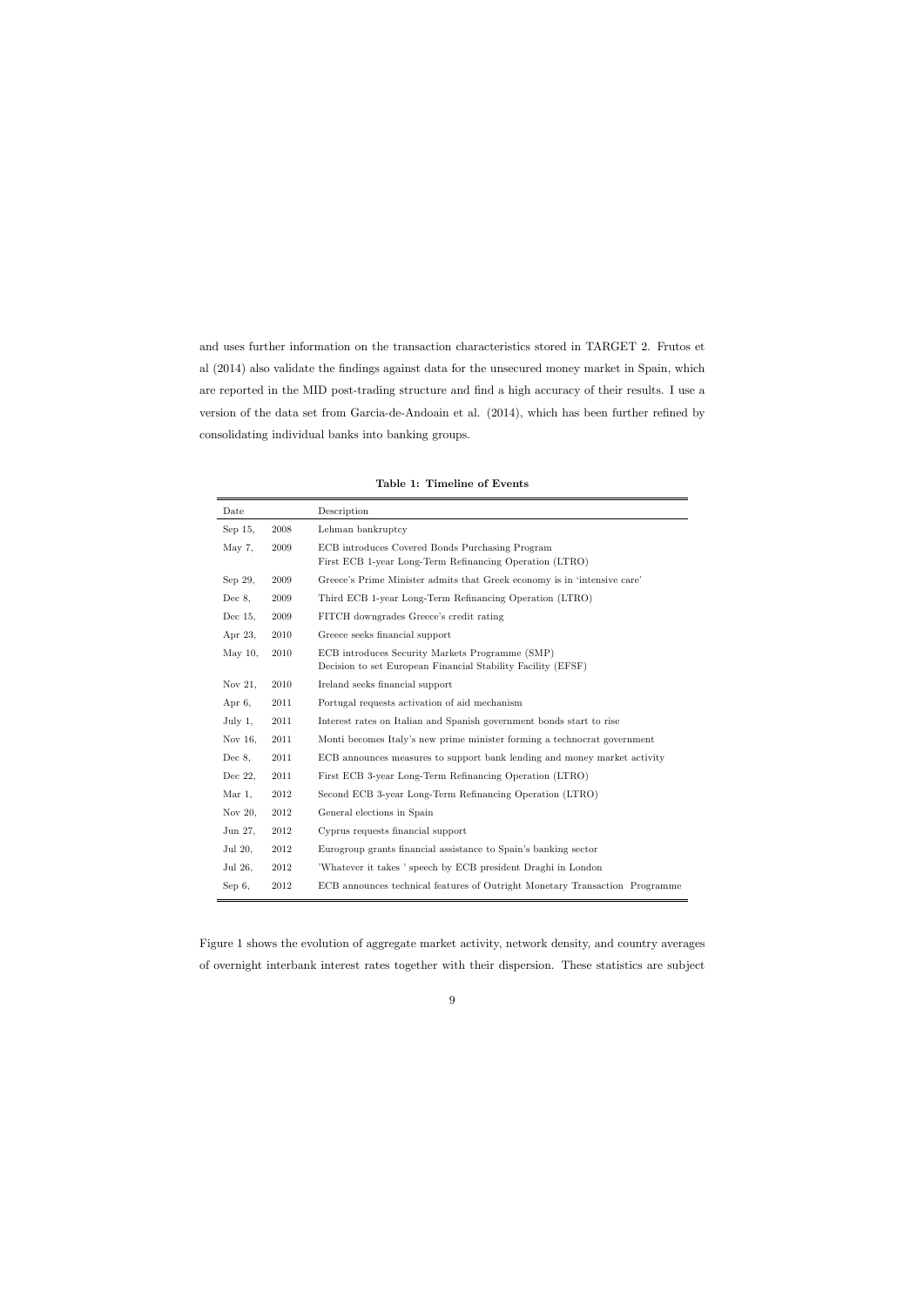## **Fig 1a: Interbank market activity**







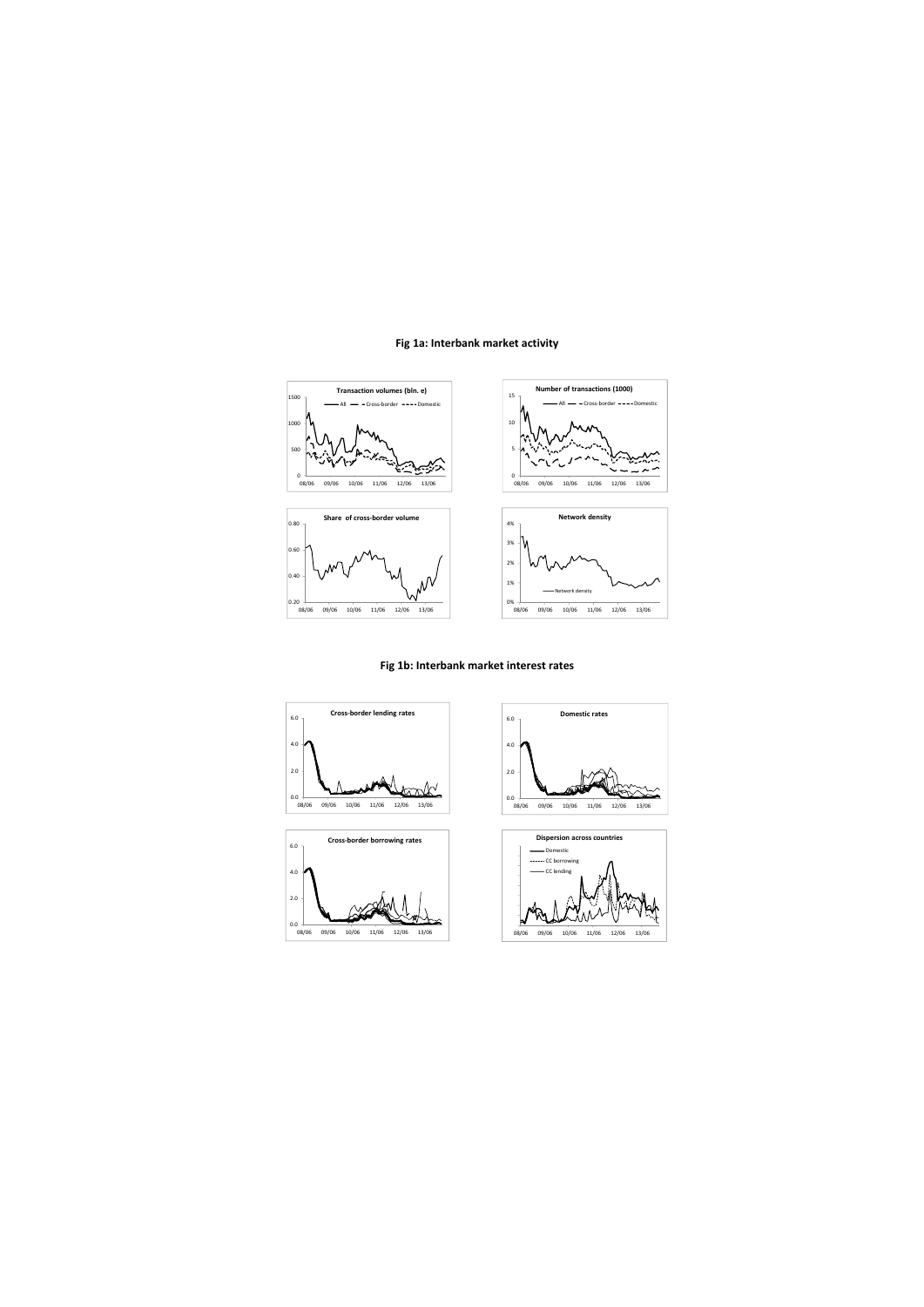to substantial shifts over time, which can be related to major crisis events and subsequent policy interventions, as summarised in Table 1 (Garcia-de-Andoain et al., 2015).<sup>3</sup>

The sample starts shortly before the Lehman event in September 2008. With the beginning of the financial crisis, transaction volumes dropped by about  $50\%$  until mid-2009, while the share of cross-border transactions fell from 60% to below 40%. At the same time, network density stayed at slightly above 1%, and cross-country dispersion in interest rates rose only moderately (Fig 1b). This indicates that the network remained integrated despite the stress on individual banks. After the various policy interventions of May 2010 aimed at calming down the Greek crisis - notably the creation of the EFSF and the ECB Securities Market Purchasing (SMP) program total transaction volumes recovered rapidly close to pre-crisis levels.<sup>4</sup>

With the re-emergence of the sovereign debt crisis in mid-2011, market activity dropped for a second time. The decline in network density and the hike in interest rate dispersion indicates substantial fragmentation of the network during this period. In response to the crisis, the ECB launched 3-year long-term refinancing operations (LTROs) in December 2011 and March 2012 in order to support the market with ample liquidity. These interventions may have contributed to the continued decline in market volume until June 2012 due to some crowding out of interbank activity. However, at the same time, they appear to have supported the reintegration of the interbank network: its density stabilised in early 2012, while interest dispersion fell back to the levels of 2010. Thereafter, the market remained stable at a subdued level.

## 4 Results from Spatial Regressions

## 4.1 Data selection

One complication with the estimation of equation (2) is the sparseness of the network for a given period. While all banks in the data set undertake at least one transaction within the sample,

<sup>3</sup>Garcia-de-Andoain et al. (2015) provide a more extensive discussion of the timeline of events. See also http://www.ecb.europa.eu/ecb/html/crisis.en.html and http://www.britannica.com/EBchecked/topic/1795026.

Network density is defined as the number of bilateral links within a period, divided by the number of all possible links,  $n(n-1)/2$ , where n is the number of nodes in the network. Interest rate dispersion refers to the standard deviations across the country averages of interest rates.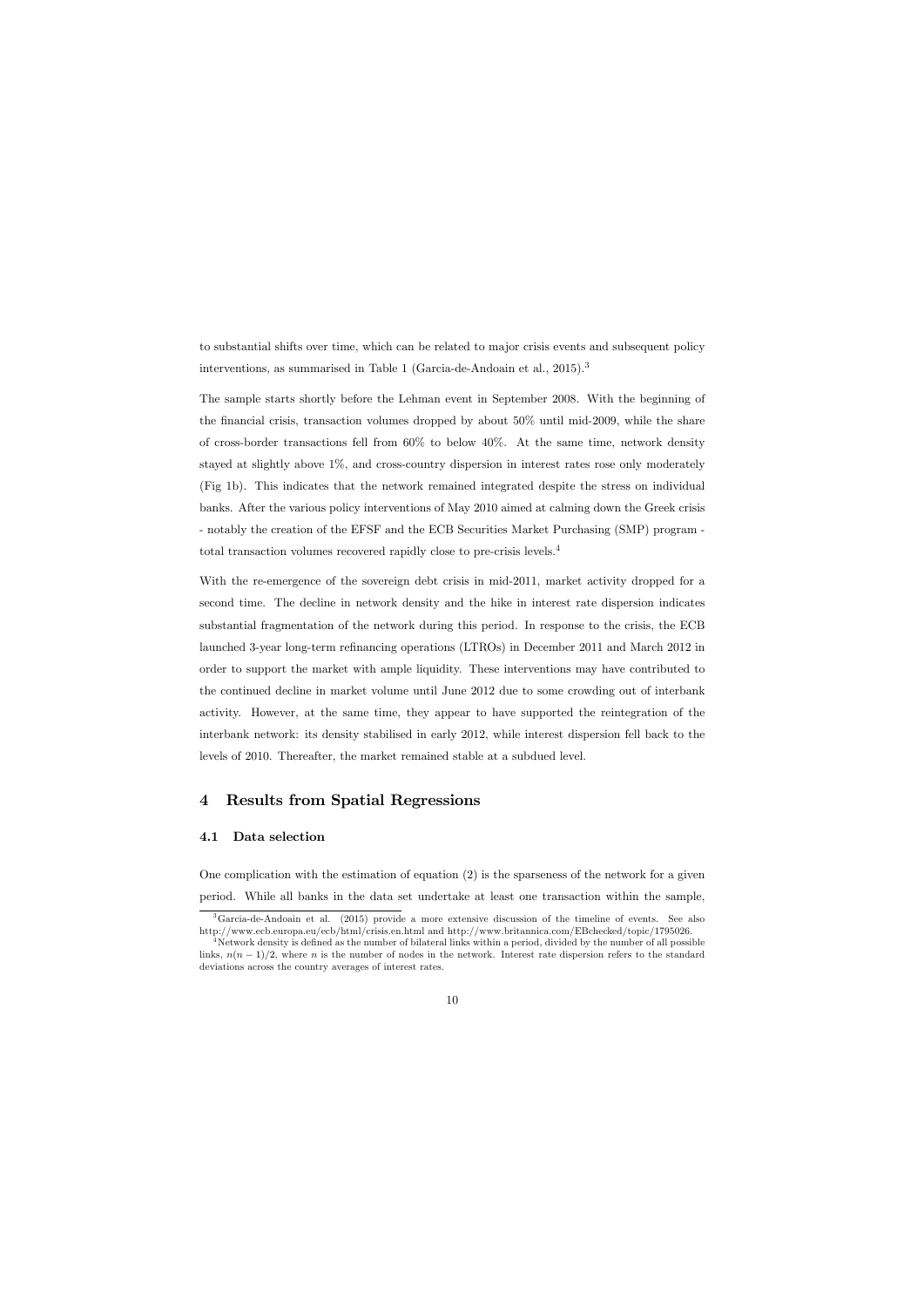a high share of banks is inactive for any given period. This implies a sharp hike at zero in the distribution of trading volumes, which precludes using a linear model for the entire data set. At the same time, for obvious reasons, considering networks, which consist only of banks that are active in the very same period (and therefore consist of different sets of banks in each period) may result in selection bias when estimating equation (2).

I therefore focus on a subset of sufficiently active banks in the interbank network. I aggregate the data to *quarterly frequency* and keep only those banks that are active in all but at most a certain number k of quarters. In doing so, I maintain a sufficiently stable set of banks over the entire sample, while avoiding a hike at zero in the distribution of transaction volumes.

| Treshold k | All            | 6              | $\,4\,$         | $\sqrt{3}$       | $\boldsymbol{0}$ |
|------------|----------------|----------------|-----------------|------------------|------------------|
| ΕA         | 322            | 102            | 82              | 63               | 31               |
| AT         | 24             | 10             | 10              | $9\phantom{.0}$  | $\sqrt{3}$       |
| $\rm BE$   | $\overline{7}$ | $\,3$          | $\,2$           | $\boldsymbol{2}$ | $\mathbf 1$      |
| ${\rm CY}$ | $\overline{5}$ | $\mathbf{1}$   |                 |                  |                  |
| DE         | 59             | 13             | 12              | 10               | 3                |
| ${\rm ES}$ | 71             | 14             | $9\phantom{.0}$ | $\,6$            |                  |
| FI         | 6              | $\mathbf{1}$   | 1               | $\mathbf{1}$     |                  |
| FR         | 17             | $\overline{7}$ | 6               | 5                |                  |
| ${\rm GR}$ | 12             | $\overline{7}$ | $\overline{5}$  | $\overline{4}$   | $\overline{2}$   |
| IE         | 6              | $\sqrt{3}$     | $\mathbf{1}$    | $\mathbf{1}$     |                  |
| IT         | 67             | 31             | 29              | 21               | 8                |
| ${\rm LU}$ | $\overline{4}$ | $\overline{2}$ | $\overline{2}$  | $\overline{2}$   |                  |
| $\rm NL$   | 17             | 5              | 3               | $\overline{2}$   | 1                |
| PT         | 16             | 3              | $\mathbf{1}$    |                  |                  |
| SI         | 8              | 1              |                 |                  |                  |
| SΚ         | 3              | $\mathbf{1}$   | $\mathbf{1}$    |                  |                  |

Table 2: Bank Location

The table shows the number of active banks in individual countries for various values of activity threshold k. The first column (All) shows the overall number of banks per country, the remaining columns show the number of banks that are active in all but k quarters. EA refers to the euro area as a whole.

Tables 2 and 3 show the geographical distribution and various network statistics for different values of threshold k. The choice of of k turns out to have a moderate impact on the size of the network and its density. A value of  $k = 2$  leaves 63 banks, while  $k = 6$  gives 102 banks. By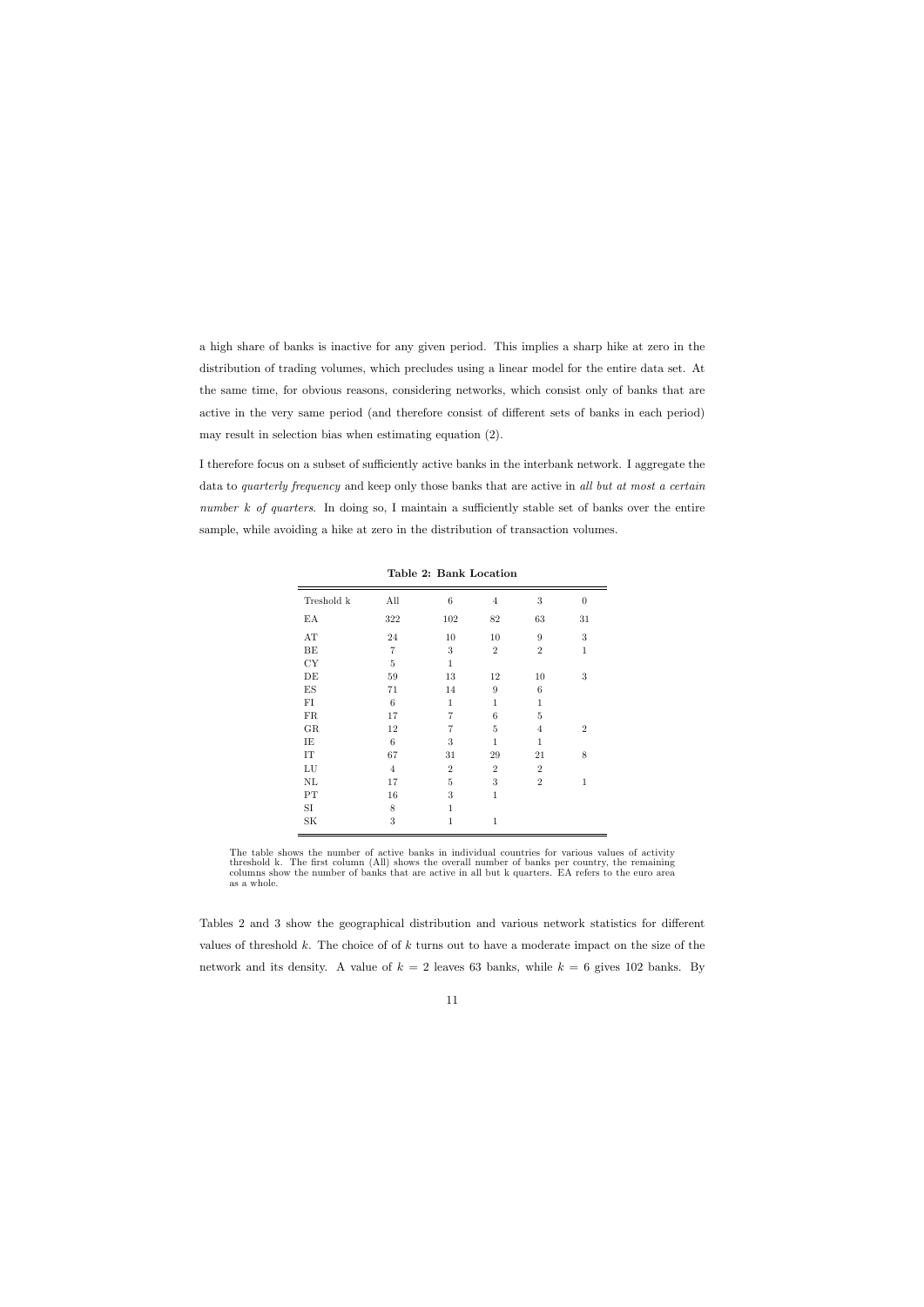construction, network densities increase with smaller k. In the network of  $102$  banks in  $2008$  Q3 about 11% of all possible links are formed, while this number increases to 18% for the network of 63 banks.

The below estimates are based on a value of  $k = 6$ , i.e. the data set of 102 banks. Estimates are reasonably robust: using values of  $k = 2$  and  $k = 4$  does not change them in any important way. As shown in Table 2, for  $k = 6$ , banks are spread across 15 euro area member states. 31 of those banks are located in Italy, 14 in Spain and 13 in Germany, but, apart from a few small and peripheral ones, all euro area member states are represented with at least 2 banks. The 102 banks account for in between 43% and 67% of total transaction volume in the entire network. The high share reflects the core-periphery structure of interbank networks (Craig and von Peter, 2014), with a high share of activity taking place in a highly connected core. Garcia-de-Andoain et al. (2015) estimate the core of the euro area interbank network to contain about 50 banks. The data set of 102 banks may therefore be regarded as representing some extended core of the euro area interbank market.

The demeaned trading volumes and interest rates for the individual banks appear stationary. Persistence is moderate in all series with the first-order autocorrelation being generally below 0.8, while the presence of unit roots is generally rejected by Dickey-Fuller tests.

|             |         |     | Network density |                |     | Share in total volume |                |
|-------------|---------|-----|-----------------|----------------|-----|-----------------------|----------------|
| Treshold k  | All     | 6   | $\overline{4}$  | $\overline{2}$ | 6   | 4                     | $\overline{2}$ |
| Nr of banks | 322     | 102 | 82              | 63             | 102 | 82                    | 63             |
| 2008-3      | .03     | .11 | .14             | .18            | .43 | .37                   | .31            |
| 2009-3      | .03     | .11 | .14             | .17            | .63 | .56                   | .52            |
| 2010-3      | .03     | .13 | .16             | .19            | .64 | .59                   | .53            |
| 2011-3      | $.02\,$ | .10 | $.13\,$         | .15            | .61 | .55                   | .47            |
| 2012-3      | .01     | .06 | .08             | .11            | .64 | .50                   | .43            |
| 2013-2      | .01     | .07 | .09             | $.12\,$        | .67 | .63                   | .55            |

Table 3: Properties of Reduced Networks

The table shows network statistics for various values of activity treshold k. Column (All) refers to the overall number of banks, while the remaining columns show the number of banks that are active in all but at most k quarters.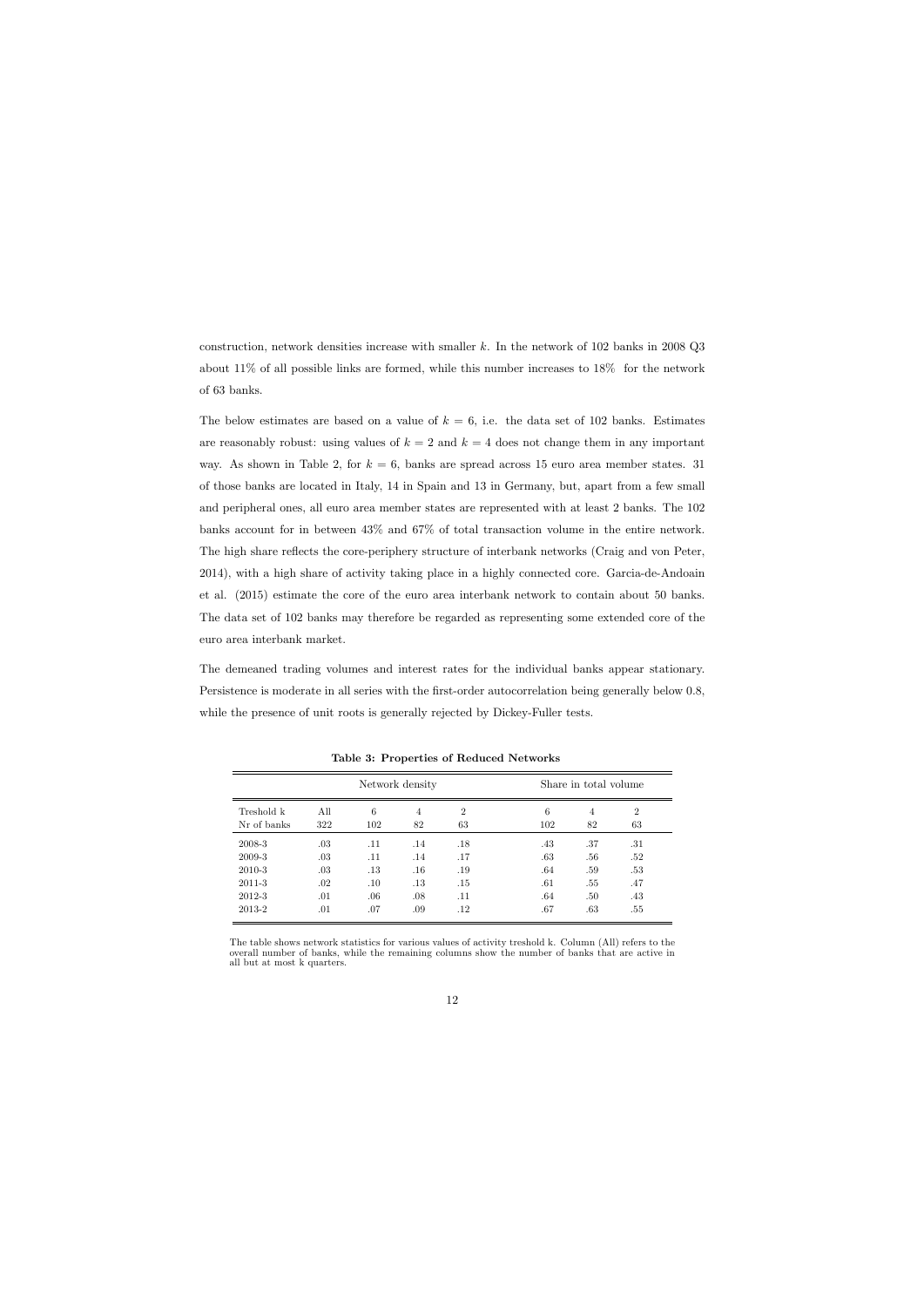#### 4.2 Main Estimates

I turn to the estimates of equation (2) for trading volumes and interest rates as defined in section 2. To account for country-specific effects, I consider three control variables  $X_t$ : a GIPS dummy set equal to 1 for banks located in Greece, Ireland, Portugal, and Spain  $(GIPS<sub>t</sub>)$ ; the 10-year government bond spreads of the bank home country vis-a-vis Germany  $(r_t^G)$ ; and the European Commission business sentiment indicator  $(BCI_t)$ .

Preliminary estimates find  $\bar{\rho}$  to be insignificant in almost all cases and I therefore impose  $\bar{\rho} = 0$ . By contrast, parameter  $\overline{\psi}$  is generally significant and I therefore include the lagged dependent variable  $y_{t-1}$  in the equation. Estimates of control variables are insignificant for most periods, but they do turn significant in periods of market turbulences or of ECB interventions in many cases.

Estimates of spatial correlation coefficient  $\rho_0$  are shown in Figure 2 and Table 4. Tables A.1 to A.6. provide the detailed estimation results. The findings may be summarised as follows:

- First, for net lending volumes and the lending-borrowing spread, estimates of  $\rho_0$  are consistently negative, with only three minor exceptions. The average estimates across all periods amount to  $-.22$  for volumes and  $-.20$  for the spread, respectively. Estimates are substantially higher and significant during periods of market turmoil, notably the Lehman event (2008 Q4), the 2011 sovereign debt crisis and the 3-year LTROs launched by the ECB in December 2011 and March 2012 (see Table 1).
- Second, spatial correlations in total trading volumes are mostly positive. However, the average estimate is rather low at 0.14. Significant estimates appear at the onset of the Greek crisis (2009 Q4 and 2010 Q1) and in 2011 Q1.
- Third, estimates of spatial correlation in lending and borrowing volumes are mostly negative, but very small and never significant.
- Fourth, estimates for borrowing rates are of inconsistent sign. However, significant positive estimates are obtained precisely in periods of major ECB policy interventions, such as the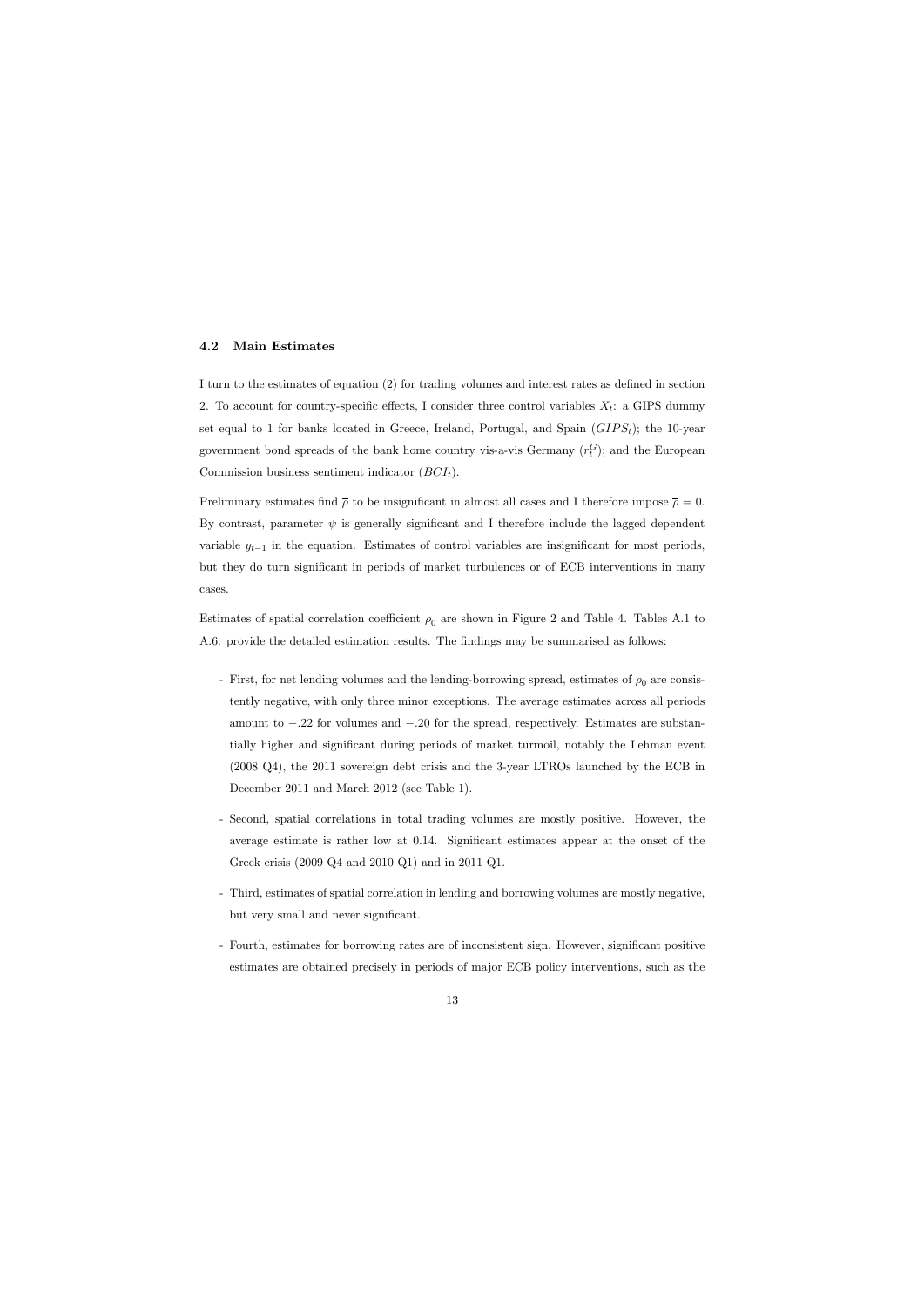Covered Bonds programme, the first set of LTROs (2009 Q2 and Q3), the Securities Market Purchasing Programme (2010 Q2), and the 3-year LTROs in 2011 Q4 (see Table 1). The exception to this rule is a significantly negative estimate in 2012  $Q1$ . No clear pattern emerges for lending rates.

|            | Total<br>volume | <b>Net</b><br>lending | Lending<br>volume | Borrowing<br>volume | Lending<br>rate | Borrowing<br>rate | Rate<br>spread |
|------------|-----------------|-----------------------|-------------------|---------------------|-----------------|-------------------|----------------|
| 2008-3     | $*.31$          | $-.13$                | .00.              | $-.15$              | $-.02$          | .05               | $-.10$         |
| 2008-4     | .11             | $***-48$              | $-.12$            | .05                 | $-.04$          | .02               | $*_{-.31}$     |
| 2009-1     | $-.12$          | $-.14$                | .12               | $-.01$              | $-.06$          | $-.08$            | $-.18$         |
| 2009-2     | .28             | $-.20$                | $-.16$            | $-.16$              | .02             | $***.19$          | $-.22$         |
| 2009-3     | .25             | $-.10$                | .01               | $-.06$              | .13             | $***,20$          | .01            |
| 2009-4     | $***.43$        | $-.20$                | $-.15$            | .12                 | .02             | $-.14$            | $-.17$         |
| 2010-1     | $***.36$        | $-.12$                | $-.06$            | $-.01$              | $*_{-.20}$      | $-.11$            | $-.22$         |
| 2010-2     | .05             | $-.13$                | $-.13$            | .01                 | .23             | $***.34$          | $-.08$         |
| 2010-3     | .11             | $-.17$                | $-.02$            | $-.09$              | $-.22$          | $-.03$            | $-.23$         |
| 2010-4     | .23             | $***-45$              | $-.08$            | $-.20$              | .04             | .17               | $-.22$         |
| $2011 - 1$ | $***,30$        | $-.21$                | $-.22$            | .19                 | $***-37$        | $-.13$            | $*_{-.30}$     |
| 2011-2     | $-.05$          | $*_{-.39}$            | $-.03$            | .03                 | .19             | .13               | $-.18$         |
| 2011-3     | .02             | $-.53$                | $-.01$            | $-.25$              | $***.49$        | .16               | $***-65$       |
| 2011-4     | .14             | .05                   | $-.01$            | $-.01$              | .05             | $***.21$          | .04            |
| 2012-1     | .10             | $***-32$              | .14               | .06                 | $-.03$          | $***-30$          | $*_{-.27}$     |
| 2012-2     | .23             | $***-31$              | $-.14$            | .18                 | .00             | $-.07$            | $***-38$       |
| 2012-3     | .17             | $-.08$                | $-.03$            | $-.02$              | .06             | $-.08$            | $-.13$         |
| 2012-4     | $-.11$          | $-.11$                | $-.35$            | $-.09$              | $-.11$          | $-.16$            | $-.11$         |
| 2013-1     | $-.12$          | $-.13$                | $-.15$            | $-.17$              | $-.03$          | .00               | $-.13$         |
| 2013-2     | .03             | $-.06$                | $-.05$            | .15                 | .11             | $-.04$            | $-.11$         |

Table 4: Estimates of Spatial Correlation Coefficients

The table shows estimates of coefficient  $\rho_0$  in equation (2). \* and \*\* indicate significance at the 10% and5% levels, respectively.

The above findings stand in sharp contrast to those of Cohen-Cole et al. (2011). The latter paper reports significant positive estimates of  $\rho_0$  of around 0.6 for lending volumes and even somewhat higher values for lending rates. The study differs in various respects from the present approach. Starting from transaction level data of the Italian e-mid, Cohen-Cole et al (2011) construct a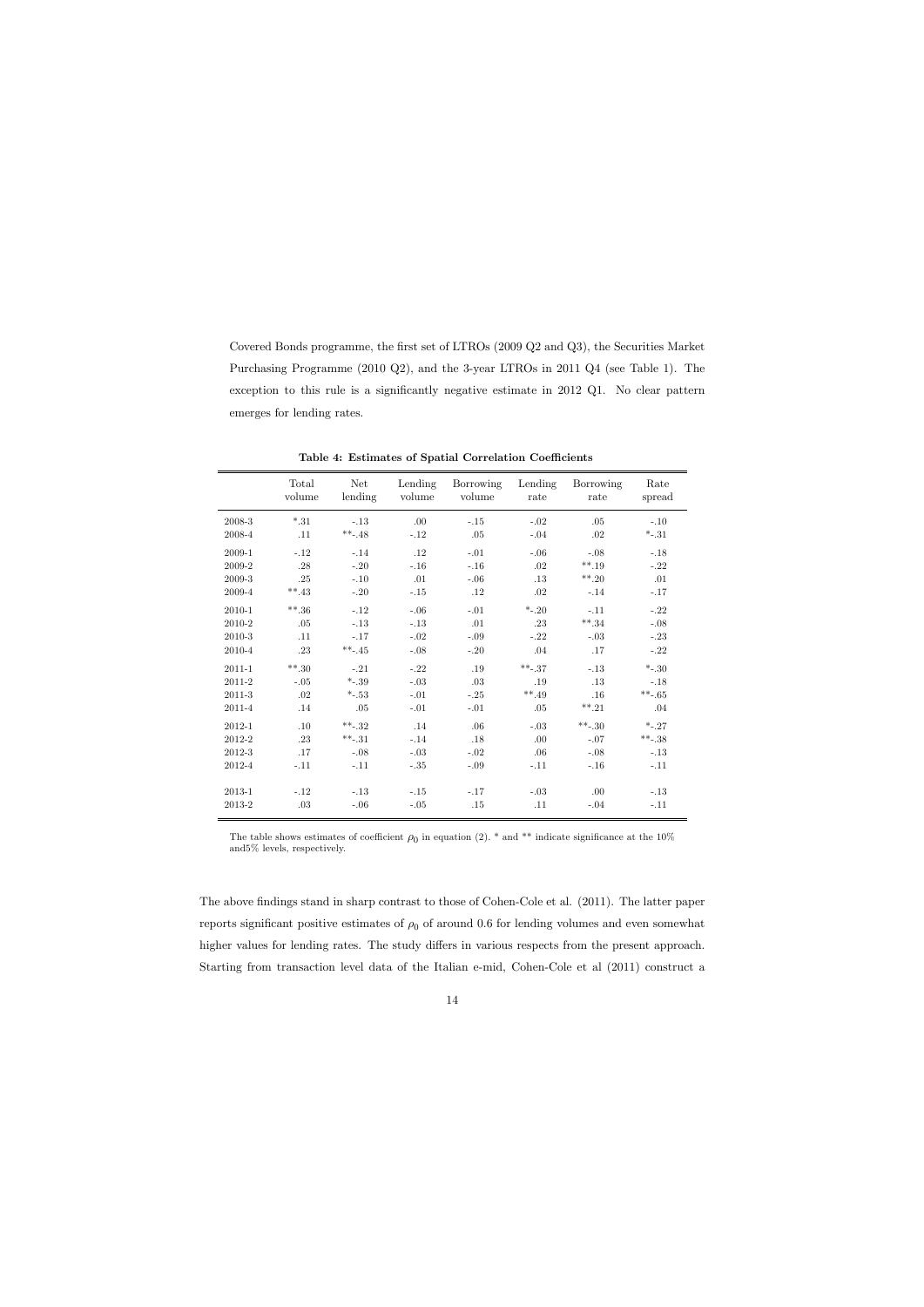#### **Figure 2: Main Estimates of Spatial Correlation Coefficients**



The figure shows estimates of coefficient  $p_0$  from equation (2). Black bars indicate significance at the 5% level. See also Table 4.





The figure shows estimates of coefficient  $p_0$  from restricted equation (1) under the specification of Cohen-Cole et al. (2011), which excludes bank fixed effects and the lagged dependent variable ( $\psi_1 = \rho_1 = 0$ ). Black bars indicate significance at the 5% level.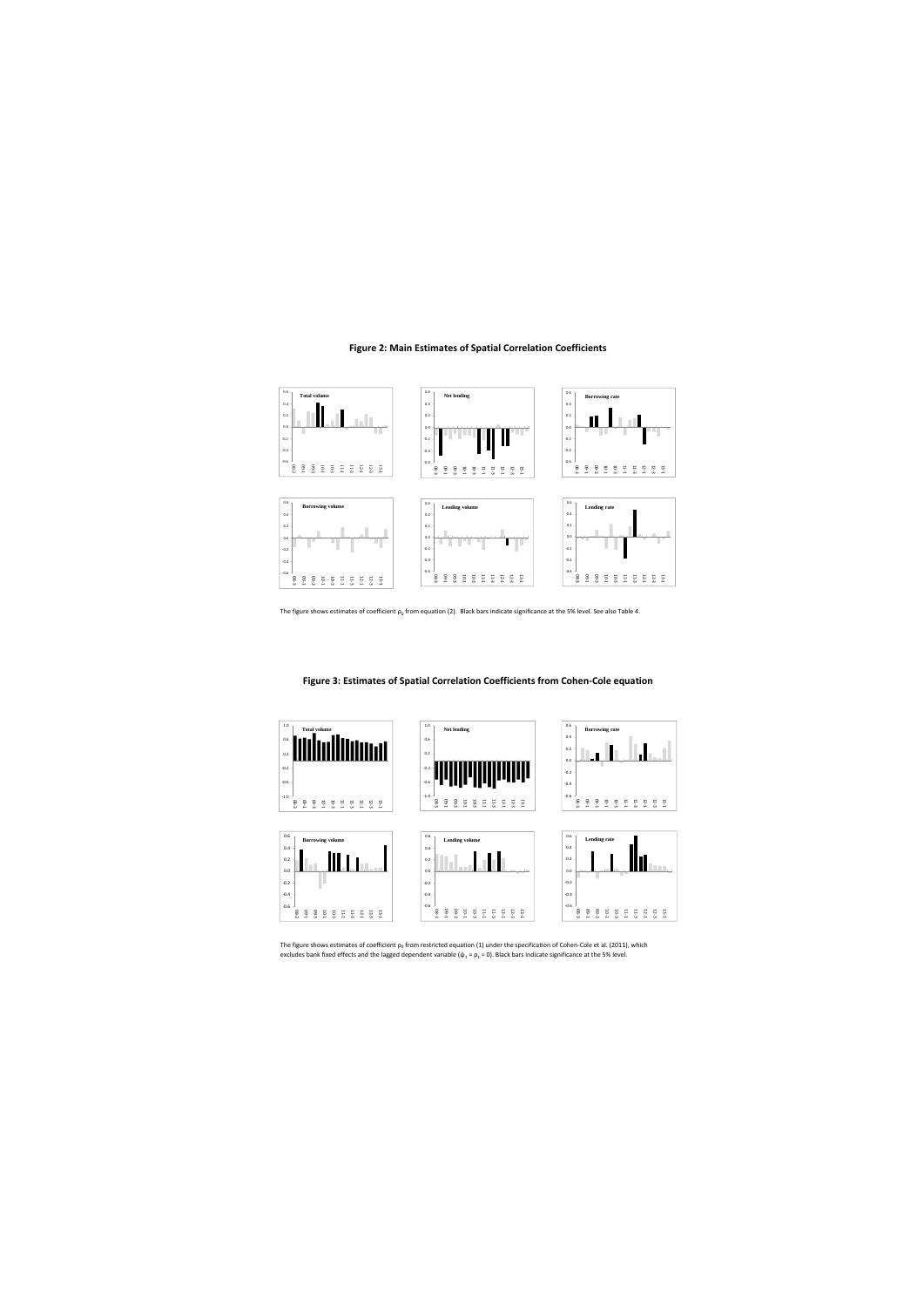sequence of networks from blocks of 1000 consecutive trades within a day and obtain estimates of  $\rho$  from each of these networks. Hence, they consider only actively trading banks and define neighbouring relations in a circular way from the actual trades on the very same data set. The neglect of non-active banks might not only give rise to selection bias: as weighting matrix  $W_t$ is constructed from the same set of trades that is used to construct the dependent variable, i.e.  $w_{ij,t} = z_{ij,t} / z_{i,t}^L$ , it is not predetermined, as required. This gives rise to circularity in the definition of neighbours, the consequences of which are not immediately obvious.<sup>5</sup> Finally, and perhaps most important, Cohen-Cole et al. (2011) use a basic version of equation (1) with  $\psi = \rho_1 = 0$ . Data are not mean-adjusted and hence, Cohen-Cole et al.  $(2011)$  ignore bank fixed effects.

Part of the difference in the findings may be due to the different periodicity of the data. However, when applying the Cohen-Cole et al.  $(2011)$  specification to my data set, I find results that are similar to theirs. The corresponding estimates of  $\rho_0$  are shown in Figure 3. Spatial correlations in lending and borrowing volumes turn positive, although estimates are not always significant, while estimates for total and net lending volumes are very large and always significant. However, this appears to merely reflect a positive correlation between the level of overall transaction volumes among neighbours. Adding either  $y_{t-1}$  or bank fixed effects results in estimates close to those reported in Table 4. Hence, the explanation for the differences lies pre-dominantly in a misspecification of the approach of Cohen-Cole et al. (2011).

#### 4.3 Discussion

To summarise, the above estimates Önd predominantly positive network dependence in total volumes, and negative dependence in net lending volumes and the lending-borrowing interest rate spread. Significant effects arise only in periods of market turmoil or major policy interventions such as the sovereign debt crisis in 2011 and the first half of 2012 when the ECB launched its long-term refinancing operations. Estimates of network dependence in lending and borrowing volumes are very small and insignificant for all periods under consideration. For borrowing rates, estimates are of inconsistent sign, but significantly positive estimates emerge in periods of major

<sup>&</sup>lt;sup>5</sup>It can be shown that the circular definition of W gives rise to a bias in estimates of  $\rho$ , which may become substantial in case of low network density.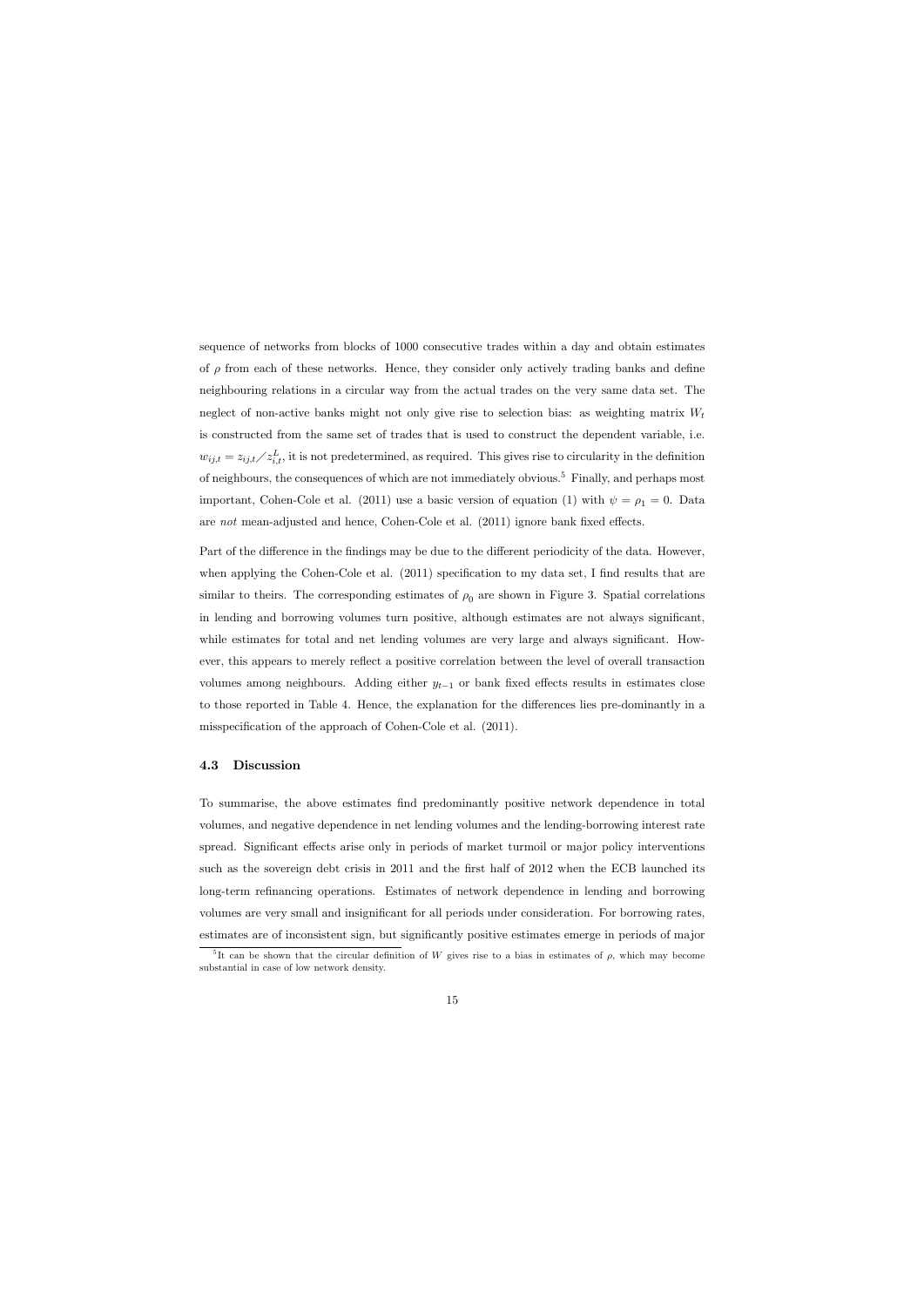ECB interventions (see Table 1).

The estimates therefore provide little support for the view that network dependence plays a major role in the propagation or even amplification of shocks in the interbank market. In fact, the negative estimates for net lending volumes and the lending-borrowing spread suggest that network relationships mitigate rather than amplify shocks to the liquidity position of individual banks. In this sense, neighbours do occasionally matter: they act to dampen shocks to a bankís liquidity needs by partly counterbalancing their own net lending.

Bräuning et al. (2015) present a dynamic model of the interbank market that gives rise to such mechanism: assume, that bank  $i$  faces excess liquidity due to an idiosyncratic shock and aims at raising its net lending. Interest rates on interbank loans are largely determined by the lender. Under these conditions, bank  $i$  would reduce its borrowing at a fixed rate and, at the same time, aim at increasing its lending by offering lower interest rates to potential borrowers. That is, it would accept a lower lending-borrowing interest rate spread.

Figure 4: Implications of an Idiosyncratic Liquidity Shock



Part of these desired shifts would be absorbed by offsetting adjustments of the neighbours of bank  $i$ . Lenders to bank  $i$  would find their overall lending reduced, while potential borrowers may take advantage of lower rates and increase their borrowing. As a result, the net lending of both lenders and borrowers would decline, and the lending-borrowing spread of borrowers would increase. Hence, this mechanism introduces negative spatial correlation between bank  $i$  and its neighbours in these two variables. The effect on total volumes is ambiguous (Fig.  $4$ ).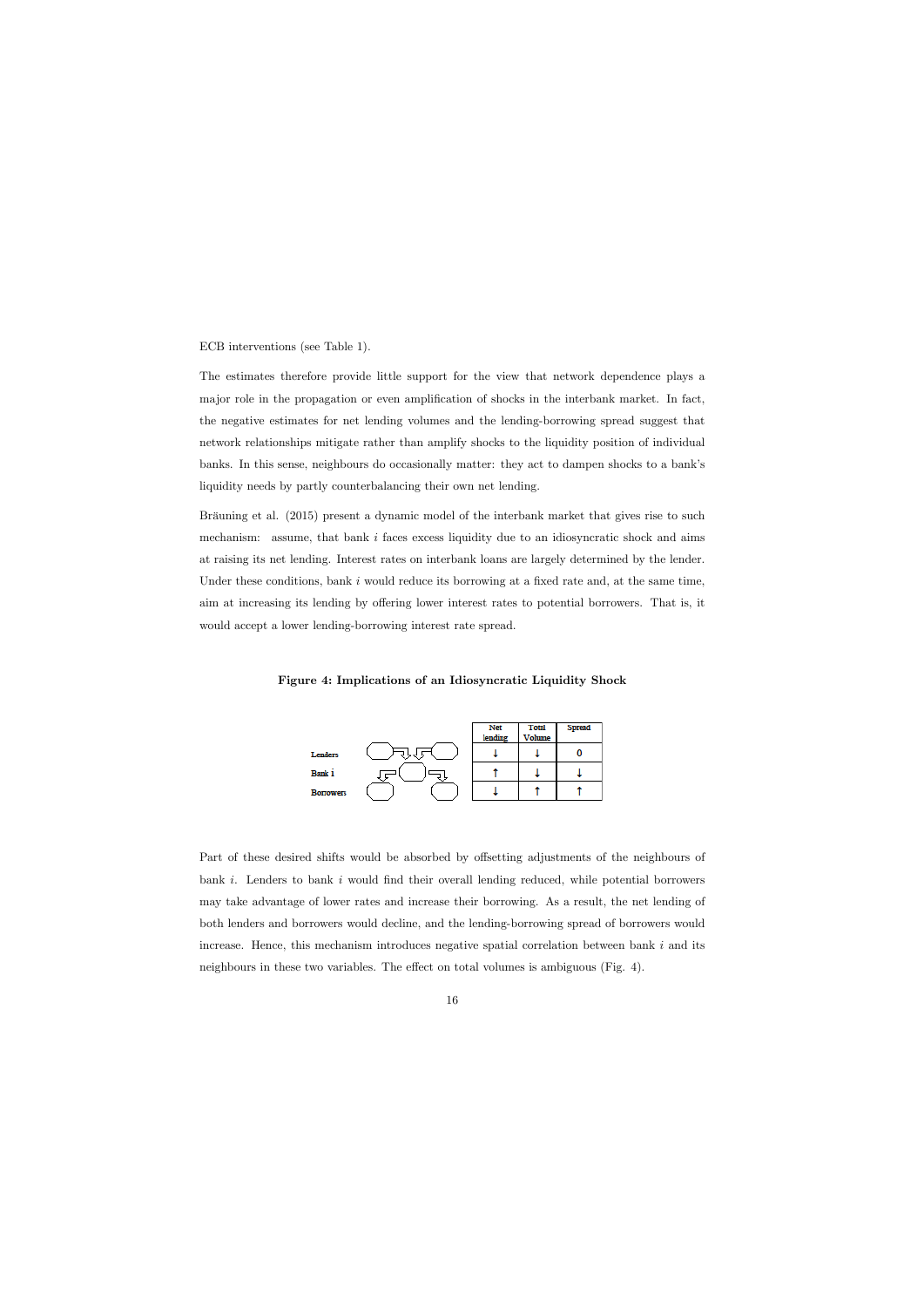In a second round, the neighbours of bank i would then adjust their own liquidity positions. For instance, its borrowers might find it profitable to increase their lending by passing on the lower interest rates. The significantly positive estimates for borrowing rates after ECB policy interventions indeed indicate that network relationships may have played a role in channeling the ample liquidity provided by the ECB to the market with lower rates gradually being passed on.<sup>6</sup>

I conclude the discussion with two remarks on econometric issues, related to correlated effects and the selection of banks in the spatial regressions. As noted in section 2, a correlation between link formation and unobserved variables that affect the dependent variable  $y_t$  could give rise to spurious non-zero estimates of  $\rho_0$ . While the regressions include country-specific control variables, it can not be excluded that, beyond country-specific effects, interbank business relations are correlated with bank's business models or other features that affect interbank trading behaviour. However, two features of the estimation design used in this paper should act to limit the impact of correlated effects. First, I account both for bank and time fixed effects in the estimates. Second, as  $\bar{\rho}$  was found to be insignificant, spatial correlation enters equation  $(2)$  only terms of quarterly *changes*, i.e. coefficient  $\rho_0$ . Given that bank characteristics, in general, change only gradually over time, it is unlikely that the determinants of past business relations are correlated with current changes in interbank market activity. Third, as to the results for net lending and the lending-borrowing spread, it is difficult to see how unobserved bank characteristics could result in spurious negative estimates of  $\rho_0$ .

As to the selection of banks, I chose to limit the analysis to sufficiently active banks. Large banks in the core of the interbank network are therefore overrepresented in the sample. Garciade-Andoain et al. (2015) present some evidence that smaller, peripheral banks were more affected by market disruptions than the core, as they suffered sharper declines in borrowing volumes in these episodes. Hence, they may be subject to higher network dependence than core banks.

 $6\degree$ Second-round effects take also place on the lender's side, of course (see Bräuning et al., 2015).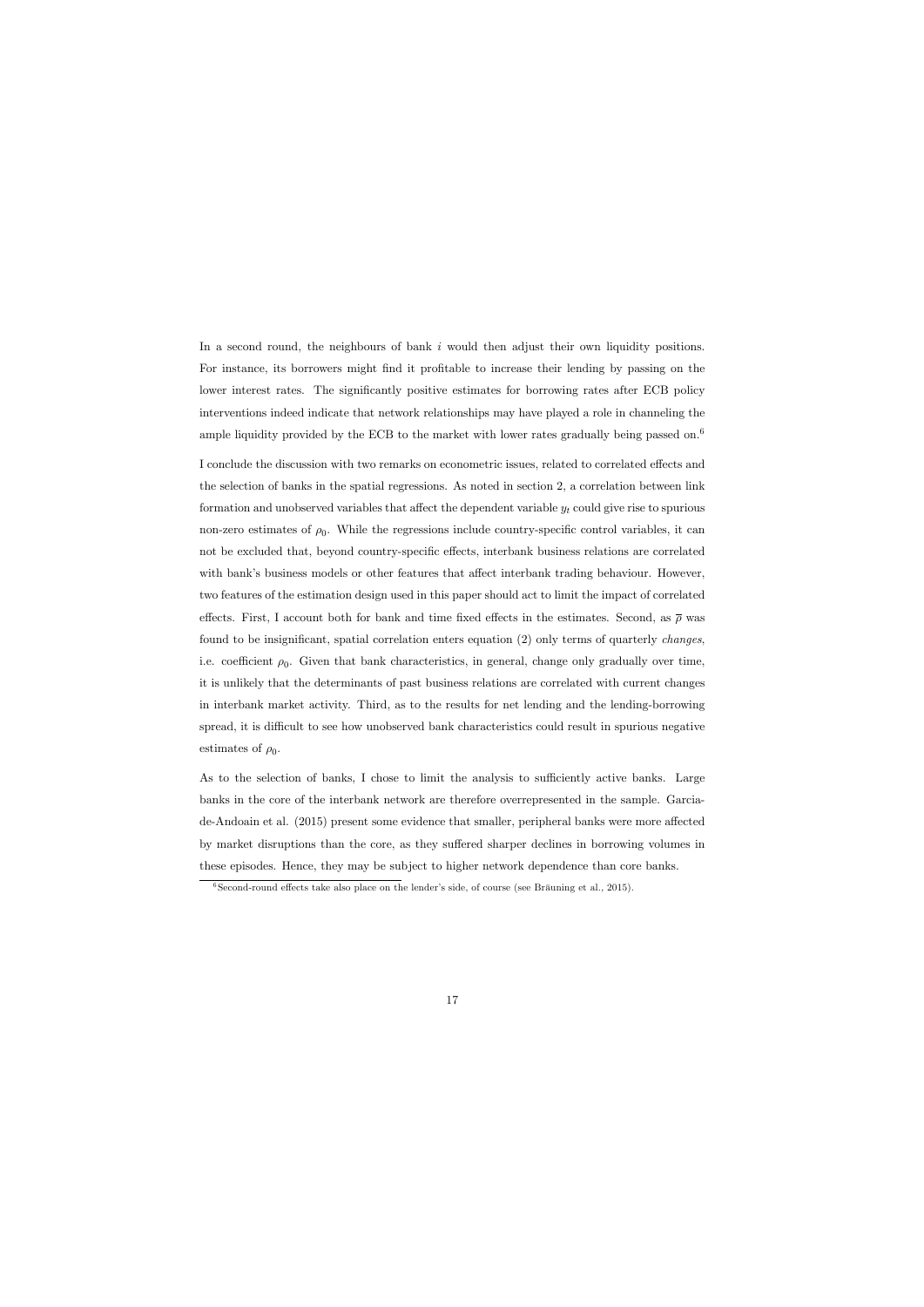# 5 Conclusions

Network dependence in interbank networks relates to the hypothesis that the behaviour of a bank is affected by the behaviour of its neighbours in the network. To the extent at which these effects are at work, the network would matter for the allocation of liquidity and interest rates. The present study employed linear spatial regressions to explore the size of these effects in the euro area interbank market during the Önancial crisis. Estimates are based on a sequence of 20 quarterly networks in between 2008 Q3 and 2013 Q2 of a stable set of 102 banks that are sufficiently active over the entire sample.

I find predominantly negative network dependence in net lending volumes and the lendingborrowing spread, and positive effects in total volumes and borrowing rates.

Generally, the scale of network dependence is rather small. Significant effects arise only in periods of market turmoil or major policy interventions such as the sovereign debt crisis in 2011 and the first half of 2012 when the ECB launched its long-term refinancing operations. The estimates do therefore not support the view that network dependence would have played an important role in the propagation or even amplification of shocks in the interbank market. In fact, the predominantly negative estimates for net lending volumes and the lending-borrowing spread suggest that network relationships mitigate rather than amplify idiosyncratic shocks to the liquidity position of individual banks, as neighbours would act to partly absorb these shocks by counterbalancing their own net lending position. It may be of interest to confront these findings with simulation results from interbank network simulation models (e.g. Co-pierre, 2011; Bräuning et al., 2015).

These findings are in contrast to Cohen-Cole et al. (2011), who report strongly positive network dependence in both lending volumes and rates. While the two studies differ in many methodological aspects, I present evidence for misspecification of the Cohen-Cole et al. (2011) approach.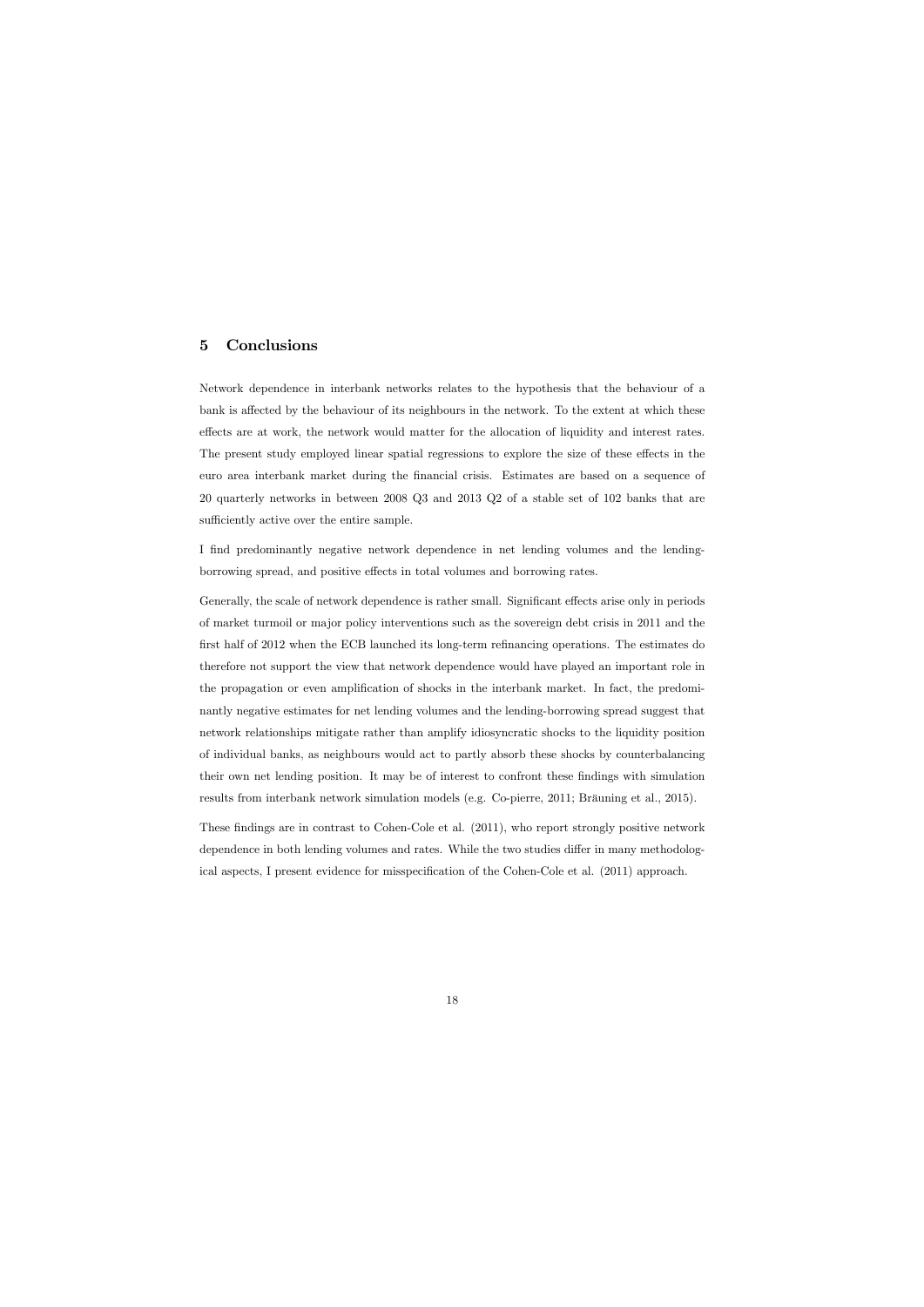#### References

Acharya V. and O. Merrouche, 2013, Precautionary hoarding of liquidity and interbank markets: evidence from the sub-prime crisis, Review of Finance 17(1): 107-60.

Affinito M., 2011, Do interbank customer relationships exist? Banca d 'Italia working paper 826.

Afonso G., A. Kovner and A. Schoar, 2011, Stressed not frozen: the Federal Funds market in the financial crisis, The Journal of Finance  $66(4):1109-1139$ .

Afonso G., A. Kovner, and A. Schoar, 2013, Trading Partners in the interbank lending market, Staff Report, Federal Reserve Bank of New York, No. 620.

Angelini, P., A. Nobili, and C. Picollo, 2011, The interbank market after August 2007: what has changed, and why?, Journal of Money, Credit, and Banking, 43(5): 923-58.

Bech M. and E. Atalay, 2008, The topology of the federal funds market, ECB working paper 986.

Bramoullé Y., H. Djebarri and B. Fortin, 2009, Identification of peer effects through social networks, Journal of Econometrics 150, 41-55.

Bramoullé Y. and B. Fortin, 2009, The econometrics of social networks, CIRPÉE working paper 09-13.

Bräuning F., F. Blasques and I. van Lelyveld, 2015, A dynamic network model of the unsecured interbank lending market, BIS working papers 491.

Bräuning F. and F. Fecht, 2012, Relationship lending in the interbank market and the price of liquidity. Deutsche Bundesbank discussion paper 22/2012.

Cocco J., F. Gomes and N. Martins, 2009, Lending relationships in the interbank market, Journal of Financial Intermediation, 18, 24–28.

Cohen-Cole E., E. Pattenucci and Y. Zenou, 2011, Systemic risk and network formation in the interbank market. CEPR discussion paper 8332.

Co-pierre G., 2011, The effect of the interbank network structure on contagion and common shocks, Deutsche Bundesbank discussion paper 12/2011.

Craig B. and G. von Peter, 2014, Interbank tiering and money center banks, Journal of Financial Intermediation 23(3): 322-47.

ECB, 2013, Target Annual Report, http://www.ecb.europa.eu/pub/pdf/other/targetar2012en.pdf.

Elhorst J.P., 2012, Dynamic spatial panels: models, methods, and inferences, Journal of Geographical Systems,  $14(1)$ ,  $5-28$ .

Frutos J.C., C. Garcia-de-Andoain, F. Heider and P. Papsdorf, 2014, Stressed interbank markets: evidence from the European financial and sovereign debt crisis, mimeo, European Central Bank.

Furfine, C. 1999, The microstructure of the Federal Funds market, Financial Markets, Institutions, and Instruments, 8(5), 24-44.

Garcia-de-Andoain, C., F. Heider and G. Rünstler, 2015, The euro area money market interbank network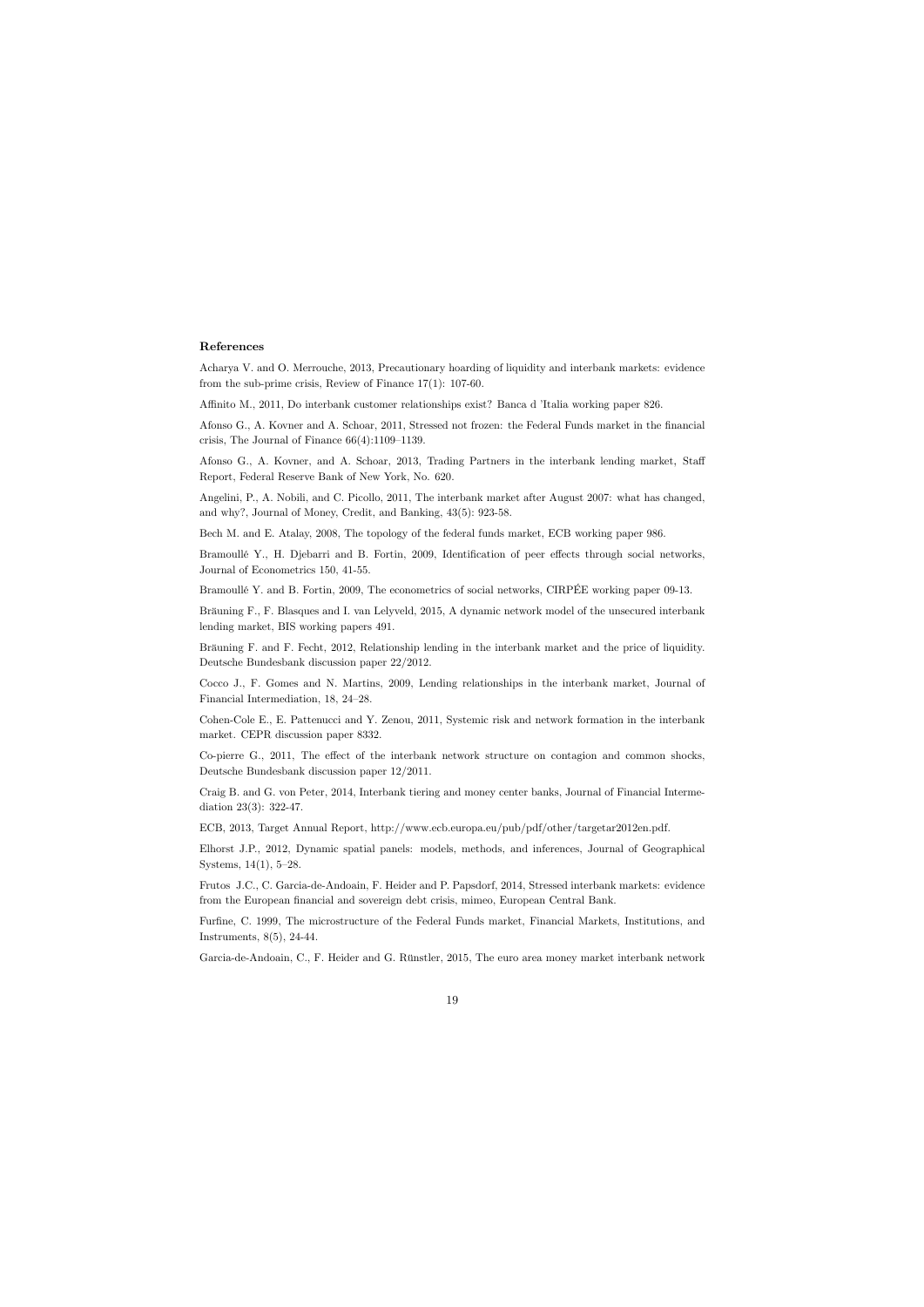during the financial crisis: a look at cross-border fragmentation, mimeo, European Central Bank, presented at the 3rd BIS Research Network meeting Oct 1, 2015.

Garcia-de-Andoain C., P. Hofmann and S. Manganelli, 2014, Fragmentation in the euro area interbank market, Economics letters 125(2), 298-302.

Gibbons S., H. Overman, and E. Patacchini, 2014, Spatial methods, SERC discussion paper 162.

LeSage J, and P.K. Pace, 2009, Introduction to Spatial Econometrics, Chapman and Hall: Boca Raton, FL.

Lee, L.F., X. Liu, and X. Lin, 2010, Specification and estimation of social interaction models with network structures, Econometrics Journal 13,  $145-176$ .

Lelyveld I. and J. int 'Veld D., 2012, Finding the core: network structure in interbank markets, de Nederlandsche Bank working paper 348.

Manski, C., 1993, Identification of endogenous social effects: the reflection problem, Review of Economic Studies, 60(3): 531-542.

Moffitt, R.A., 2001, Policy interventions, low-level equilibria, and social interactions, in S. N. Durlauf and H. P. Young (eds.), Social Dynamics, 45–82. Cambridge, MA: MIT Press.

Soramäki K., M. Bech, J. Arnold, R. Glass, and W. Beyeler, 2006, The topology of interbank payment flows, Federal Reserve Bank of New York Staff reports.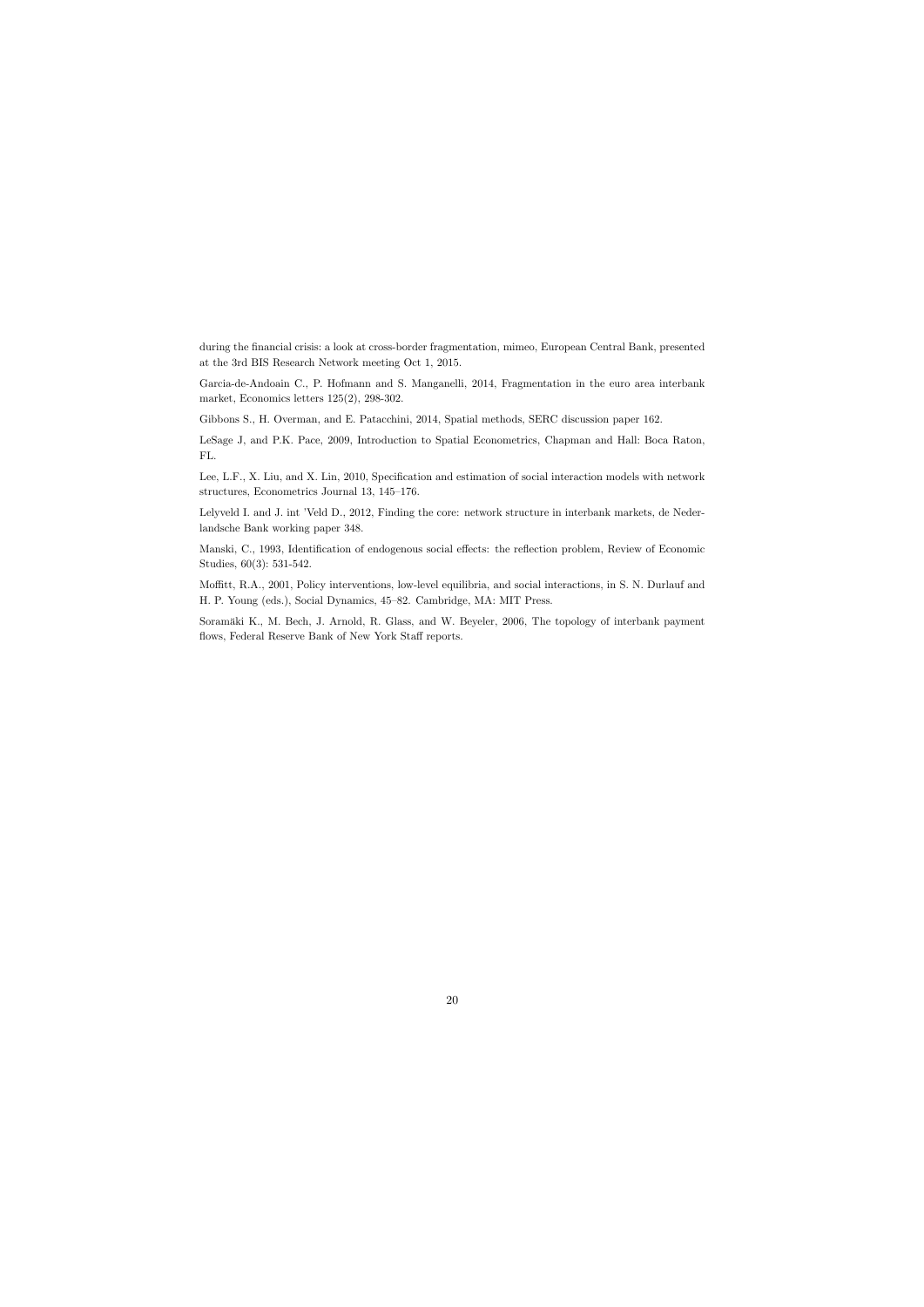**Table A.1: Estimates of Equation (2) for Total Volume**

|            |      |             |          |       |          | <b>Coefficient estimates</b> |             |          |         |      |         | t-values   |             |          |
|------------|------|-------------|----------|-------|----------|------------------------------|-------------|----------|---------|------|---------|------------|-------------|----------|
|            | nobs | ${\bf R}^2$ | μ        | Ψ     | $r^G$    | <b>BCI</b>                   | <b>GIPS</b> | $\rho_0$ | μ       | Ψ    | $r^G$   | <b>BCI</b> | <b>GIPS</b> | $\rho_0$ |
| 2008-3     | 90   | 0.21        | 0.630    | 0.514 | $-0.025$ | 0.026                        | 0.441       | 0.325    | 0.62    | 4.40 | $-0.10$ | 0.99       | 1.58        | 1.83     |
| 2008-4     | 91   | 0.30        | 0.342    | 0.605 | 0.018    | 0.011                        | $-0.437$    | 0.112    | 0.35    | 6.19 | 0.11    | 0.43       | $-1.89$     | 0.64     |
| 2009-1     | 94   | 0.26        | 1.161    | 0.410 | $-0.075$ | 0.018                        | $-0.145$    | $-0.111$ | 1.29    | 5.98 | $-0.28$ | 0.69       | $-0.72$     | $-0.69$  |
| 2009-2     | 91   | 0.04        | $-0.624$ | 0.217 | 0.109    | $-0.025$                     | 0.009       | 0.281    | $-0.92$ | 2.30 | 0.42    | $-0.98$    | 0.05        | 1.59     |
| 2009-3     | 91   | 0.10        | 0.095    | 0.198 | 0.025    | $-0.019$                     | $-0.085$    | 0.248    | 0.33    | 2.98 | 0.24    | $-1.04$    | $-0.43$     | 1.55     |
| 2009-4     | 88   | 0.12        | $-0.348$ | 0.245 | 0.152    | $-0.045$                     | $-0.607$    | 0.422    | $-0.95$ | 1.68 | 0.95    | $-1.00$    | $-1.76$     | 2.65     |
| 2010-1     | 90   | 0.39        | 0.102    | 0.453 | 0.005    | $-0.001$                     | 0.063       | 0.348    | 0.87    | 6.79 | 0.07    | $-0.04$    | 0.30        | 2.41     |
| 2010-2     | 86   | $-0.02$     | 0.947    | 0.022 | 0.000    | 0.007                        | $-0.061$    | 0.047    | 4.83    | 0.29 | 0.01    | 0.49       | $-0.33$     | 0.25     |
| 2010-3     | 92   | 0.26        | 0.335    | 0.441 | 0.001    | 0.002                        | 0.190       | 0.107    | 1.63    | 5.99 | 0.02    | 0.13       | 0.99        | 0.62     |
| 2010-4     | 92   | 0.03        | 0.534    | 0.260 | $-0.046$ | $-0.024$                     | $-0.272$    | 0.244    | 2.70    | 2.73 | $-1.24$ | $-1.71$    | $-1.15$     | 1.44     |
| $2011 - 1$ | 94   | 0.36        | $-0.022$ | 0.578 | 0.002    | $-0.003$                     | $-0.026$    | 0.291    | $-0.13$ | 7.53 | 0.07    | $-0.20$    | $-0.14$     | 2.10     |
| 2011-2     | 92   | 0.25        | 0.352    | 0.448 | $-0.042$ | $-0.036$                     | $-0.124$    | $-0.048$ | 1.72    | 4.57 | $-2.11$ | $-2.03$    | $-0.57$     | $-0.26$  |
| 2011-3     | 94   | 0.50        | $-0.005$ | 0.614 | $-0.033$ | $-0.018$                     | $-0.085$    | 0.016    | $-0.03$ | 8.45 | $-3.21$ | $-1.07$    | $-0.36$     | 0.10     |
| 2011-4     | 92   | 0.34        | $-0.453$ | 0.340 | $-0.043$ | $-0.035$                     | 0.794       | 0.137    | $-2.21$ | 3.09 | $-3.19$ | $-1.47$    | 2.60        | 0.89     |
| $2012 - 1$ | 87   | 0.36        | $-0.091$ | 0.570 | $-0.010$ | 0.005                        | $-0.092$    | 0.103    | $-0.25$ | 5.58 | $-0.33$ | 0.18       | $-0.35$     | 0.68     |
| 2012-2     | 89   | 0.49        | $-1.888$ | 0.623 | $-0.113$ | $-0.125$                     | 0.256       | 0.226    | $-2.89$ | 6.42 | $-2.88$ | $-2.88$    | 0.80        | 1.89     |
| 2012-3     | 89   | 0.38        | $-0.615$ | 0.505 | 0.032    | $-0.030$                     | $-0.208$    | 0.175    | $-0.75$ | 5.91 | 0.60    | $-0.53$    | $-0.69$     | 1.33     |
| 2012-4     | 88   | 0.55        | $-0.495$ | 0.822 | 0.047    | $-0.032$                     | $-0.572$    | $-0.110$ | $-1.11$ | 9.71 | 1.13    | $-0.94$    | $-2.11$     | $-0.94$  |
| $2013 - 1$ | 90   | 0.55        | $-0.711$ | 0.510 | $-0.053$ | $-0.077$                     | $-0.278$    | $-0.126$ | $-1.91$ | 8.67 | $-1.29$ | $-2.64$    | $-1.24$     | $-1.12$  |
| 2013-2     | 89   | 0.44        | 0.077    | 0.571 | $-0.080$ | $-0.019$                     | $-0.571$    | 0.029    | 0.28    | 6.06 | $-1.34$ | $-0.55$    | $-1.85$     | 0.21     |

The table shows estimates of equation (2). Estimates are conducted separately for each quarter as indicated in the left column. Nobs and R2 refer to the number of observations and the explained variance, respectively. rG, BCI, and GIPS refer to the government bond spreads to Germany, the Business Confidence Indicator and the GIPS dummy, respectively.

|            |      |             |          |       |                         | <b>Coefficient estimates</b> |             |          |         |       |           | t-values   |             |          |
|------------|------|-------------|----------|-------|-------------------------|------------------------------|-------------|----------|---------|-------|-----------|------------|-------------|----------|
|            | nobs | ${\bf R}^2$ | μ        | Ψ     | $\mathbf{r}^\mathrm{G}$ | BCI                          | <b>GIPS</b> | $\rho_0$ | μ       | Ψ     | $\rm r^G$ | <b>BCI</b> | <b>GIPS</b> | $\rho_0$ |
| 2008-3     | 90   | 0.13        | $-1.239$ | 0.347 | 0.272                   | $-0.040$                     | $-0.605$    | $-0.128$ | $-1.70$ | 3.10  | 1.48      | $-1.98$    | $-2.72$     | $-0.63$  |
| 2008-4     | 91   | 0.19        | $-0.110$ | 0.392 | 0.076                   | $-0.002$                     | 0.133       | $-0.475$ | $-0.17$ | 4.36  | 0.70      | $-0.14$    | 0.88        | $-2.78$  |
| 2009-1     | 94   | 0.19        | 0.021    | 0.365 | 0.234                   | 0.003                        | $-0.314$    | $-0.138$ | 0.03    | 4.22  | 1.07      | 0.14       | $-1.89$     | $-0.84$  |
| 2009-2     | 93   | 0.22        | $-0.039$ | 0.507 | 0.092                   | 0.003                        | 0.066       | $-0.202$ | $-0.06$ | 4.87  | 0.37      | 0.11       | 0.35        | $-1.15$  |
| 2009-3     | 93   | 0.35        | 0.175    | 0.540 | 0.243                   | 0.013                        | $-0.132$    | $-0.100$ | 0.56    | 6.09  | 2.06      | 0.65       | $-0.61$     | $-0.64$  |
| 2009-4     | 91   | 0.14        | $-0.174$ | 0.430 | $-0.160$                | $-0.019$                     | 0.034       | $-0.194$ | $-0.52$ | 3.99  | $-1.12$   | $-0.46$    | 0.11        | $-1.04$  |
| 2010-1     | 90   | 0.41        | $-0.266$ | 0.478 | $-0.015$                | $-0.039$                     | $-0.736$    | $-0.123$ | $-3.36$ | 6.47  | $-0.31$   | $-2.63$    | $-4.18$     | $-0.84$  |
| 2010-2     | 91   | 0.24        | $-0.135$ | 0.435 | $-0.019$                | $-0.009$                     | 0.453       | $-0.129$ | $-1.78$ | 4.60  | $-0.39$   | $-0.54$    | 1.97        | $-0.76$  |
| 2010-3     | 93   | 0.24        | $-0.129$ | 0.420 | 0.067                   | 0.003                        | $-0.335$    | $-0.172$ | $-1.10$ | 4.74  | 1.45      | 0.22       | $-1.73$     | $-1.04$  |
| 2010-4     | 94   | 0.06        | $-0.215$ | 0.231 | 0.034                   | 0.003                        | 0.162       | $-0.442$ | $-1.84$ | 2.36  | 0.93      | 0.20       | 0.67        | $-2.51$  |
| $2011 - 1$ | 94   | 0.28        | 0.101    | 0.510 | 0.013                   | $-0.001$                     | $-0.211$    | $-0.210$ | 1.45    | 5.77  | 0.46      | $-0.05$    | $-1.21$     | $-1.33$  |
| 2011-2     | 94   | 0.27        | 0.076    | 0.512 | 0.026                   | 0.002                        | $-0.334$    | $-0.392$ | 0.66    | 5.37  | 1.54      | 0.10       | $-1.68$     | $-2.47$  |
| 2011-3     | 94   | 0.09        | 0.250    | 0.256 | 0.000                   | 0.021                        | 0.183       | $-0.528$ | 1.87    | 2.82  | $-0.04$   | 1.31       | 0.83        | $-3.32$  |
| 2011-4     | 92   | 0.16        | $-0.123$ | 0.425 | $-0.012$                | $-0.005$                     | 0.276       | 0.052    | $-0.82$ | 4.17  | $-1.69$   | $-0.31$    | 1.30        | 0.32     |
| $2012 - 1$ | 88   | 0.16        | 0.167    | 0.465 | 0.032                   | 0.015                        | 0.023       | $-0.312$ | 0.60    | 4.62  | 1.81      | 0.68       | 0.11        | $-2.09$  |
| 2012-2     | 89   | 0.50        | 0.954    | 0.595 | 0.016                   | 0.063                        | 0.208       | $-0.303$ | 3.16    | 7.80  | 0.97      | 3.13       | 1.37        | $-2.37$  |
| 2012-3     | 89   | 0.63        | 0.069    | 0.824 | $-0.011$                | $-0.002$                     | $-0.100$    | $-0.084$ | 0.19    | 10.31 | $-0.46$   | $-0.06$    | $-0.67$     | $-0.77$  |
| 2012-4     | 88   | 0.46        | $-0.463$ | 0.702 | $-0.013$                | $-0.035$                     | 0.099       | $-0.109$ | $-1.71$ | 7.87  | $-0.49$   | $-1.67$    | 0.56        | $-0.86$  |
| $2013 - 1$ | 90   | 0.41        | $-0.095$ | 0.556 | $-0.010$                | $-0.004$                     | $-0.039$    | $-0.138$ | $-0.37$ | 7.08  | $-0.31$   | $-0.19$    | $-0.22$     | $-1.10$  |
| 2013-2     | 89   | 0.28        | 0.073    | 0.549 | 0.010                   | 0.002                        | $-0.096$    | $-0.063$ | 0.40    | 6.06  | 0.25      | 0.08       | $-0.48$     | $-0.44$  |

**Table A.2: Estimates of Equation (2) for Net Lending**

See Table A.1 for explanations.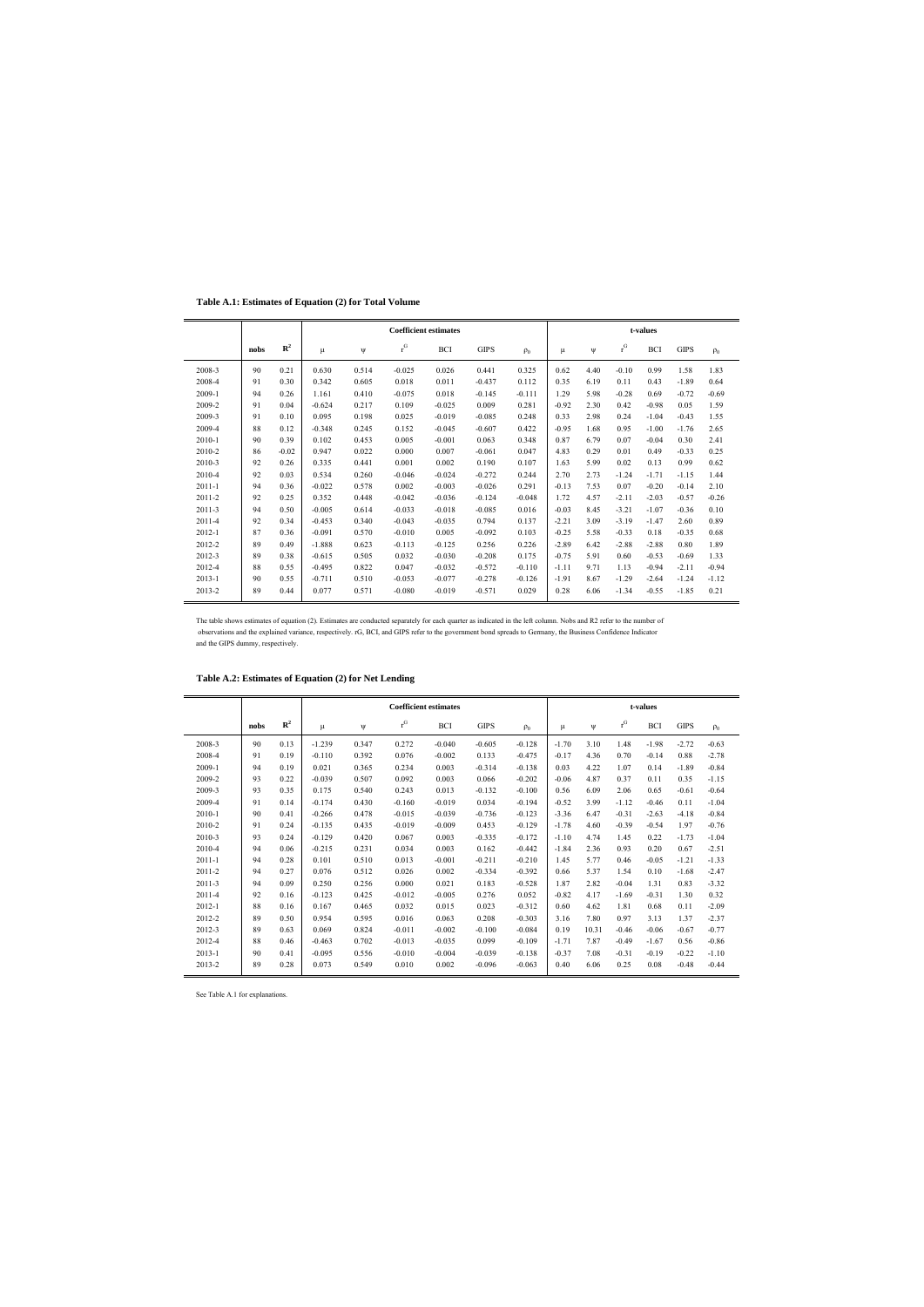**Table A.3: Estimates of Equation (2) for Lending Volume**

|            |      |             |          |       |                         | <b>Coefficient estimates</b> |             |          |         |      |                         | t-values   |             |          |
|------------|------|-------------|----------|-------|-------------------------|------------------------------|-------------|----------|---------|------|-------------------------|------------|-------------|----------|
|            | nobs | ${\bf R}^2$ | μ        | Ψ     | $\mathbf{r}^\mathrm{G}$ | <b>BCI</b>                   | <b>GIPS</b> | $\rho^D$ | μ       | Ψ    | $\mathbf{r}^\mathrm{G}$ | <b>BCI</b> | <b>GIPS</b> | $\rho^D$ |
| 2008-3     | 87   | 0.21        | $-0.844$ | 0.589 | 0.302                   | $-0.011$                     | $-0.173$    | 0.004    | $-0.53$ | 5.13 | 0.72                    | $-0.24$    | $-0.34$     | 0.02     |
| 2008-4     | 86   | 0.26        | $-1.994$ | 0.528 | 0.279                   | $-0.036$                     | $-0.440$    | $-0.116$ | $-1.52$ | 5.85 | 1.31                    | $-1.10$    | $-1.48$     | $-0.71$  |
| 2009-1     | 89   | 0.30        | 0.899    | 0.484 | 0.003                   | 0.024                        | $-0.278$    | 0.122    | 0.77    | 6.42 | 0.01                    | 0.71       | $-1.02$     | 0.86     |
| 2009-2     | 87   | 0.09        | $-2.475$ | 0.424 | 0.877                   | $-0.052$                     | $-0.443$    | $-0.160$ | $-1.73$ | 3.14 | 1.59                    | $-0.98$    | $-1.06$     | $-0.90$  |
| 2009-3     | 87   | 0.36        | 0.618    | 0.477 | 0.350                   | 0.039                        | $-0.167$    | 0.012    | 1.11    | 6.46 | 1.73                    | 1.12       | $-0.45$     | 0.08     |
| 2009-4     | 82   | 0.11        | $-1.075$ | 0.360 | 0.073                   | $-0.068$                     | $-0.915$    | $-0.156$ | $-1.78$ | 3.01 | 0.29                    | $-0.95$    | $-1.66$     | $-0.90$  |
| 2010-1     | 79   | 0.33        | $-0.620$ | 0.410 | 0.034                   | $-0.065$                     | $-1.128$    | $-0.059$ | $-3.48$ | 4.87 | 0.36                    | $-2.37$    | $-3.30$     | $-0.36$  |
| 2010-2     | 83   | 0.15        | 0.121    | 0.444 | $-0.171$                | $-0.022$                     | 0.439       | $-0.126$ | 0.73    | 4.23 | $-1.70$                 | $-0.67$    | 0.94        | $-0.75$  |
| 2010-3     | 89   | 0.33        | $-0.221$ | 0.436 | 0.144                   | 0.007                        | $-0.675$    | $-0.015$ | $-1.01$ | 6.28 | 1.71                    | 0.28       | $-1.95$     | $-0.10$  |
| 2010-4     | 92   | 0.14        | 0.016    | 0.384 | $-0.111$                | $-0.038$                     | 0.044       | $-0.082$ | 0.07    | 4.45 | $-1.57$                 | $-1.41$    | 0.09        | $-0.47$  |
| $2011 - 1$ | 92   | 0.21        | 0.056    | 0.462 | $-0.012$                | $-0.004$                     | $-0.426$    | $-0.215$ | 0.41    | 5.27 | $-0.23$                 | $-0.18$    | $-1.20$     | $-1.27$  |
| 2011-2     | 89   | 0.33        | $-0.087$ | 0.537 | 0.002                   | $-0.023$                     | $-0.652$    | $-0.036$ | $-0.45$ | 6.59 | 0.08                    | $-0.84$    | $-1.82$     | $-0.22$  |
| 2011-3     | 90   | 0.37        | $-0.166$ | 0.476 | $-0.061$                | $-0.016$                     | 0.015       | $-0.012$ | $-0.74$ | 5.87 | $-3.98$                 | $-0.59$    | 0.04        | $-0.07$  |
| 2011-4     | 86   | 0.32        | $-1.179$ | 0.144 | $-0.076$                | $-0.053$                     | 1.014       | $-0.015$ | $-3.86$ | 1.43 | $-4.62$                 | $-1.78$    | 2.58        | $-0.09$  |
| $2012 - 1$ | 81   | 0.35        | $-0.177$ | 0.587 | $-0.016$                | 0.015                        | 0.369       | 0.151    | $-0.32$ | 5.62 | $-0.44$                 | 0.37       | 0.99        | 1.15     |
| 2012-2     | 81   | 0.56        | $-1.576$ | 0.686 | $-0.107$                | $-0.084$                     | 0.098       | $-0.136$ | $-2.32$ | 8.82 | $-2.93$                 | $-2.02$    | 0.31        | $-1.13$  |
| 2012-3     | 81   | 0.47        | $-0.384$ | 0.820 | 0.092                   | 0.005                        | $-0.728$    | $-0.025$ | $-0.37$ | 8.10 | 1.34                    | 0.07       | $-1.80$     | $-0.22$  |
| 2012-4     | 76   | 0.46        | $-1.514$ | 0.775 | $-0.028$                | $-0.074$                     | $-0.274$    | $-0.264$ | $-2.22$ | 7.62 | $-0.42$                 | $-1.51$    | $-0.59$     | $-1.95$  |
| $2013 - 1$ | 75   | 0.55        | $-2.077$ | 0.509 | $-0.087$                | $-0.144$                     | $-0.611$    | $-0.154$ | $-3.45$ | 6.99 | $-1.37$                 | $-3.37$    | $-1.51$     | $-1.20$  |
| 2013-2     | 83   | 0.61        | $-0.046$ | 0.781 | $-0.078$                | $-0.007$                     | $-0.694$    | $-0.046$ | $-0.12$ | 9.78 | $-1.04$                 | $-0.17$    | $-1.89$     | $-0.40$  |

See Table A.1 for explanations.

|  | Table A.4: Estimates of Equation (2) for Lending Rate |
|--|-------------------------------------------------------|
|--|-------------------------------------------------------|

|            |      |             |          |          |           | <b>Coefficient estimates</b> |             |          |         |         |         | t-values   |             |          |
|------------|------|-------------|----------|----------|-----------|------------------------------|-------------|----------|---------|---------|---------|------------|-------------|----------|
|            | nobs | ${\bf R}^2$ | μ        | ψ        | $\rm r^G$ | <b>BCI</b>                   | <b>GIPS</b> | $\rho^D$ | μ       | $\Psi$  | $r^G$   | <b>BCI</b> | <b>GIPS</b> | $\rho^D$ |
|            |      |             |          |          |           |                              |             |          |         |         |         |            |             |          |
| 2008-3     | 87   | 0.00        | 0.739    | 0.453    | 0.016     | $-0.004$                     | 0.044       | $-0.022$ | 0.68    | 1.77    | 0.16    | $-0.35$    | 0.35        | $-0.11$  |
| 2008-4     | 82   | 0.07        | 0.464    | $-0.180$ | 0.024     | $-0.008$                     | $-0.021$    | $-0.043$ | 1.69    | $-2.94$ | 0.62    | $-1.34$    | $-0.37$     | $-0.24$  |
| 2009-1     | 86   | 0.00        | $-0.083$ | $-0.068$ | $-0.081$  | 0.003                        | 0.014       | $-0.064$ | $-0.46$ | $-1.25$ | $-1.49$ | 0.64       | 0.32        | $-0.39$  |
| 2009-2     | 79   | 0.33        | $-0.317$ | 0.159    | $-0.105$  | 0.008                        | 0.013       | 0.020    | $-2.88$ | 3.32    | $-3.37$ | 2.72       | 0.60        | 0.12     |
| 2009-3     | 79   | 0.30        | $-0.339$ | 0.318    | $-0.043$  | $-0.001$                     | 0.016       | 0.140    | $-2.77$ | 4.11    | $-2.37$ | $-0.33$    | 0.50        | 0.88     |
| 2009-4     | 82   | 0.16        | $-0.334$ | 0.423    | 0.011     | 0.003                        | 0.004       | 0.019    | $-2.54$ | 3.85    | 0.46    | 0.38       | 0.07        | 0.11     |
| 2010-1     | 75   | 0.36        | $-0.322$ | 0.630    | $-0.006$  | $-0.001$                     | 0.064       | $-0.200$ | $-3.80$ | 6.77    | $-0.65$ | $-0.27$    | 1.94        | $-1.91$  |
| 2010-2     | 76   | 0.20        | $-0.240$ | 0.206    | $-0.002$  | $-0.002$                     | $-0.094$    | 0.224    | $-2.60$ | 2.35    | $-0.25$ | $-0.89$    | $-2.76$     | 1.39     |
| 2010-3     | 83   | 0.21        | $-0.283$ | 0.331    | $-0.015$  | 0.001                        | 0.084       | $-0.223$ | $-3.66$ | 3.88    | $-1.65$ | 0.32       | 2.11        | $-1.25$  |
| 2010-4     | 91   | 0.15        | $-0.166$ | 0.367    | 0.007     | 0.004                        | $-0.029$    | 0.040    | $-2.65$ | 4.04    | 0.64    | 1.09       | $-0.42$     | 0.24     |
| $2011 - 1$ | 91   | 0.19        | 0.229    | 0.365    | 0.018     | 0.005                        | 0.010       | $-0.376$ | 6.79    | 4.53    | 2.32    | 1.51       | 0.19        | $-2.19$  |
| 2011-2     | 82   | 0.25        | $-0.026$ | 0.582    | $-0.006$  | $-0.010$                     | $-0.056$    | 0.180    | $-0.73$ | 5.08    | $-1.29$ | $-2.78$    | $-1.23$     | 1.03     |
| 2011-3     | 91   | 0.43        | $-0.195$ | 0.392    | $-0.006$  | $-0.028$                     | $-0.298$    | 0.474    | $-3.23$ | 2.93    | $-1.35$ | $-3.43$    | $-2.77$     | 3.62     |
| 2011-4     | 76   | $-0.01$     | $-0.592$ | $-0.036$ | $-0.004$  | $-0.004$                     | $-0.019$    | 0.053    | $-5.25$ | $-0.89$ | $-1.89$ | $-1.07$    | $-0.55$     | 0.29     |
| $2012 - 1$ | 69   | 0.27        | $-0.618$ | 0.116    | $-0.012$  | $-0.006$                     | 0.007       | $-0.034$ | $-9.65$ | 2.55    | $-5.24$ | $-2.84$    | 0.34        | $-0.46$  |
| 2012-2     | 74   | 0.12        | $-0.675$ | 0.231    | $-0.006$  | $-0.001$                     | 0.057       | $-0.002$ | $-4.63$ | 3.47    | $-1.53$ | $-0.25$    | 1.67        | $-0.01$  |
| 2012-3     | 71   | 0.10        | $-0.757$ | 0.086    | $-0.011$  | $-0.003$                     | 0.096       | 0.060    | $-7.16$ | 1.15    | $-2.07$ | $-0.56$    | 2.88        | 0.73     |
| 2012-4     | 77   | 0.20        | $-0.637$ | 0.322    | $-0.010$  | 0.004                        | 0.067       | $-0.110$ | $-4.13$ | 4.00    | $-2.03$ | 1.14       | 2.08        | $-0.74$  |
| $2013 - 1$ | 72   | 0.60        | $-0.374$ | 0.592    | $-0.010$  | $-0.003$                     | 0.025       | $-0.030$ | $-5.73$ | 9.40    | $-2.81$ | $-1.60$    | 1.11        | $-0.86$  |
| 2013-2     | 75   | 0.39        | $-0.389$ | 0.426    | 0.000     | $-0.001$                     | $-0.026$    | 0.102    | $-2.99$ | 7.26    | 0.00    | $-0.34$    | $-1.28$     | 0.76     |

See Table A.1 for explanations.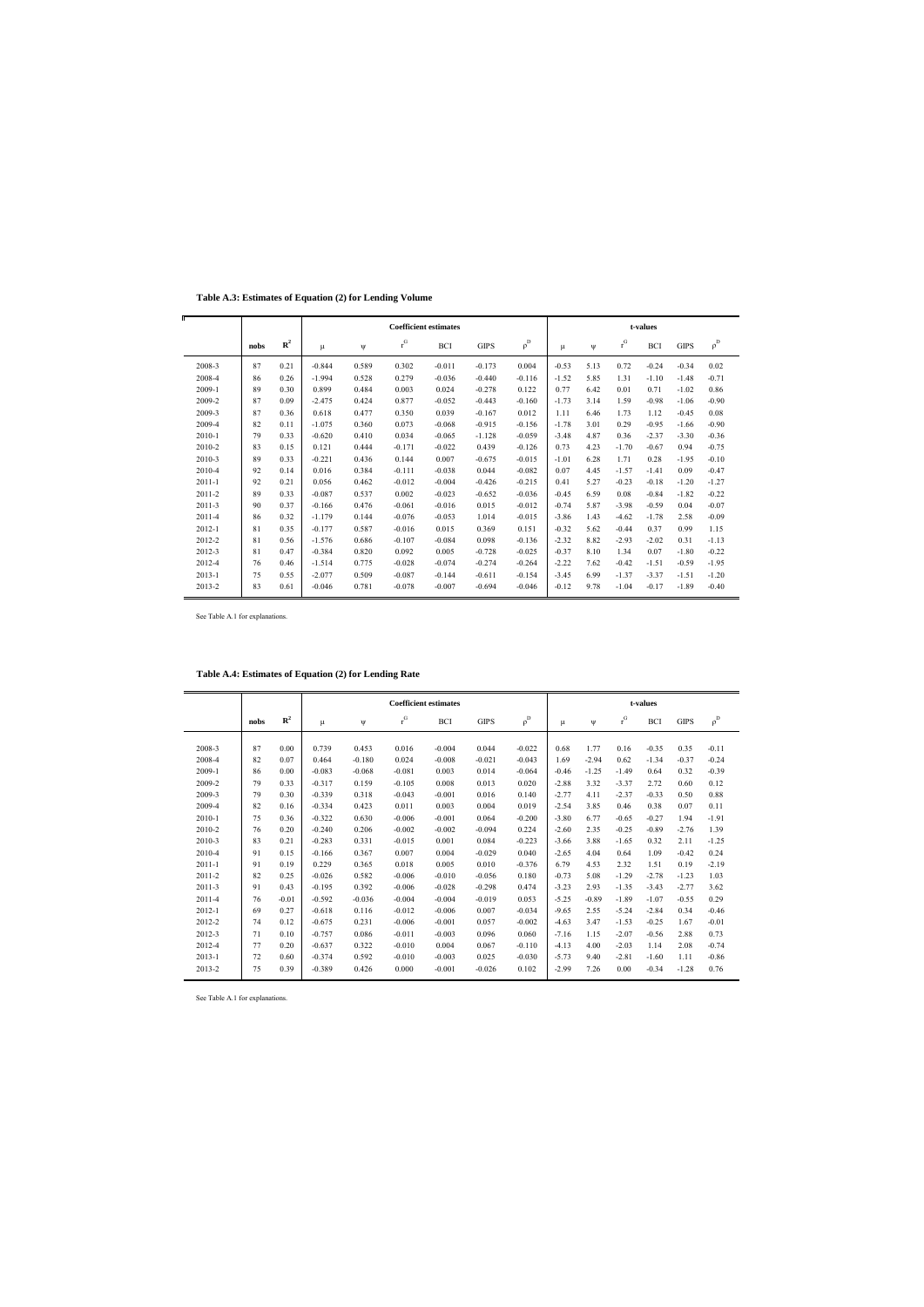**Table A.5: Estimates of Equation (2) for Borrowing Volume**

|            |      |             |          |       |           | <b>Coefficient estimates</b> |             |          |         |       |                         | t-values   |             |          |
|------------|------|-------------|----------|-------|-----------|------------------------------|-------------|----------|---------|-------|-------------------------|------------|-------------|----------|
|            | nobs | ${\bf R}^2$ | μ        | ψ     | $\rm r^G$ | <b>BCI</b>                   | <b>GIPS</b> | $\rho_0$ | μ       | W     | $\mathbf{r}^\mathrm{G}$ | <b>BCI</b> | <b>GIPS</b> | $\rho_0$ |
| 2008-3     | 81   | 0.2628      | 1.782    | 0.337 | $-0.044$  | 0.073                        | 1.154       | $-0.156$ | 1.47    | 4.13  | $-0.14$                 | 2.15       | 2.95        | $-0.98$  |
| 2008-4     | 79   | 0.1713      | $-0.364$ | 0.478 | $-0.020$  | $-0.002$                     | $-0.294$    | 0.052    | $-0.28$ | 4.42  | $-0.09$                 | $-0.07$    | $-0.90$     | 0.33     |
| 2009-1     | 83   | 0.1588      | 0.820    | 0.403 | $-0.552$  | 0.021                        | 0.160       | $-0.009$ | 0.57    | 4.41  | $-1.26$                 | 0.52       | 0.48        | $-0.06$  |
| 2009-2     | 84   | 0.285       | $-3.221$ | 0.643 | 1.177     | $-0.083$                     | $-0.816$    | $-0.159$ | $-2.60$ | 6.06  | 2.33                    | $-1.82$    | $-2.25$     | $-1.09$  |
| 2009-3     | 85   | 0.221       | $-0.119$ | 0.544 | $-0.107$  | 0.002                        | 0.343       | $-0.060$ | $-0.15$ | 5.32  | $-0.34$                 | 0.03       | 0.66        | $-0.48$  |
| 2009-4     | 80   | 0.4018      | 0.295    | 0.589 | 0.932     | 0.076                        | $-0.932$    | 0.120    | 0.45    | 6.54  | 3.48                    | 1.02       | $-1.57$     | 0.95     |
| 2010-1     | 80   | 0.5695      | 0.085    | 0.661 | 0.001     | 0.021                        | 0.696       | $-0.007$ | 0.53    | 10.06 | 0.01                    | 0.84       | 2.28        | $-0.07$  |
| 2010-2     | 86   | 0.3625      | 0.517    | 0.568 | $-0.125$  | 0.018                        | $-0.359$    | 0.008    | 3.78    | 5.46  | $-1.34$                 | 0.59       | $-0.89$     | 0.05     |
| 2010-3     | 87   | 0.455       | 0.246    | 0.558 | $-0.154$  | $-0.016$                     | 0.433       | $-0.086$ | 1.41    | 7.91  | $-2.20$                 | $-0.72$    | 1.44        | $-0.58$  |
| 2010-4     | 86   | 0.0971      | 0.316    | 0.273 | $-0.073$  | $-0.030$                     | $-0.725$    | $-0.196$ | 1.72    | 2.66  | $-1.14$                 | $-1.29$    | $-1.81$     | $-1.10$  |
| 2011-1     | 87   | 0.1721      | $-0.237$ | 0.368 | 0.015     | $-0.008$                     | 0.169       | 0.188    | $-1.94$ | 4.58  | 0.29                    | $-0.38$    | 0.53        | 1.26     |
| 2011-2     | 84   | 0.418       | $-0.154$ | 0.826 | $-0.013$  | $-0.011$                     | $-0.113$    | 0.028    | $-0.63$ | 7.54  | $-0.32$                 | $-0.32$    | $-0.27$     | 0.21     |
| $2011 - 3$ | 77   | 0.2122      | $-0.361$ | 0.471 | $-0.012$  | $-0.023$                     | $-0.796$    | $-0.248$ | $-1.51$ | 4.64  | $-0.64$                 | $-0.77$    | $-1.89$     | $-1.48$  |
| 2011-4     | 81   | 0.3311      | $-0.765$ | 0.671 | $-0.027$  | $-0.014$                     | 0.512       | $-0.013$ | $-2.43$ | 5.87  | $-1.59$                 | $-0.42$    | 1.19        | $-0.09$  |
| 2012-1     | 78   | 0.3392      | $-0.732$ | 0.579 | $-0.057$  | $-0.018$                     | 0.103       | 0.067    | $-1.08$ | 5.32  | $-1.15$                 | $-0.36$    | 0.22        | 0.48     |
| 2012-2     | 74   | 0.4865      | $-2.061$ | 0.607 | $-0.058$  | $-0.123$                     | $-0.182$    | 0.184    | $-2.17$ | 6.50  | $-1.16$                 | $-2.12$    | $-0.42$     | 1.54     |
| 2012-3     | 73   | 0.3899      | $-1.133$ | 0.647 | 0.141     | $-0.017$                     | $-0.836$    | $-0.020$ | $-0.89$ | 6.48  | 1.89                    | $-0.21$    | $-1.84$     | $-0.16$  |
| 2012-4     | 71   | 0.5225      | $-0.028$ | 0.689 | 0.046     | 0.024                        | $-1.088$    | $-0.087$ | $-0.04$ | 8.44  | 0.84                    | 0.54       | $-2.61$     | $-0.74$  |
| $2013 - 1$ | 75   | 0.3434      | $-1.422$ | 0.527 | $-0.114$  | $-0.091$                     | 0.328       | $-0.160$ | $-2.24$ | 6.23  | $-1.66$                 | $-2.04$    | 0.75        | $-1.22$  |
| 2013-2     | 77   | 0.3448      | $-0.057$ | 0.639 | $-0.087$  | $-0.001$                     | 0.051       | 0.154    | $-0.14$ | 6.55  | $-1.05$                 | $-0.01$    | 0.13        | 1.19     |

See Table A.1 for explanations.

|            |      |             |          |          |          | <b>Coefficient estimates</b> |             | t-values |         |         |                         |            |             |          |
|------------|------|-------------|----------|----------|----------|------------------------------|-------------|----------|---------|---------|-------------------------|------------|-------------|----------|
|            | nobs | ${\bf R}^2$ | μ        | Ψ        | $r^G$    | <b>BCI</b>                   | <b>GIPS</b> | $\rho_0$ | μ       | W       | $\mathbf{r}^\mathrm{G}$ | <b>BCI</b> | <b>GIPS</b> | $\rho_0$ |
|            |      |             |          |          |          |                              |             |          |         |         |                         |            |             |          |
| 2008-3     | 79   | 0.06        | 0.291    | $-0.113$ | $-0.042$ | $-0.009$                     | $-0.073$    | 0.018    | 0.85    | $-1.69$ | $-0.84$                 | $-1.21$    | $-1.05$     | 0.10     |
| 2008-4     | 79   | 0.06        | 0.291    | $-0.113$ | $-0.042$ | $-0.009$                     | $-0.073$    | 0.018    | 0.85    | $-1.69$ | $-0.84$                 | $-1.21$    | $-1.05$     | 0.10     |
| 2009-1     | 80   | $-0.01$     | $-0.241$ | 0.060    | $-0.025$ | 0.001                        | 0.060       | $-0.081$ | $-1.25$ | 0.99    | $-0.43$                 | 0.22       | 1.34        | $-0.47$  |
| 2009-2     | 83   | 0.39        | 0.039    | 0.290    | $-0.179$ | 0.016                        | 0.039       | 0.185    | 0.35    | 4.77    | $-4.26$                 | 4.01       | 1.25        | 2.07     |
| 2009-3     | 89   | 0.59        | $-0.039$ | 0.723    | $-0.035$ | 0.000                        | 0.010       | 0.200    | $-0.50$ | 9.90    | $-1.43$                 | 0.06       | 0.24        | 2.38     |
| 2009-4     | 86   | 0.49        | $-0.236$ | 0.680    | 0.039    | 0.008                        | 0.017       | $-0.132$ | $-2.22$ | 8.76    | 1.67                    | 1.21       | 0.36        | $-0.93$  |
| 2010-1     | 67   | 0.22        | $-0.499$ | 0.272    | $-0.005$ | 0.000                        | 0.056       | $-0.113$ | $-4.75$ | 4.31    | $-0.87$                 | $-0.02$    | 2.44        | $-0.69$  |
| 2010-2     | 86   | 0.36        | 0.054    | 0.567    | 0.003    | 0.001                        | $-0.078$    | 0.342    | 0.75    | 7.03    | 0.27                    | 0.42       | $-1.70$     | 2.52     |
| 2010-3     | 74   | 0.23        | $-0.086$ | 0.482    | $-0.011$ | $-0.003$                     | 0.024       | $-0.027$ | $-1.19$ | 5.12    | $-1.01$                 | $-0.89$    | 0.58        | $-0.15$  |
| 2010-4     | 87   | 0.12        | $-0.076$ | 0.367    | 0.006    | 0.002                        | $-0.002$    | 0.172    | $-1.65$ | 3.75    | 0.52                    | 0.54       | $-0.02$     | 1.09     |
| $2011 - 1$ | 82   | 0.01        | 0.177    | 0.165    | 0.009    | $-0.001$                     | $-0.059$    | $-0.131$ | 5.68    | 1.93    | 1.17                    | $-0.35$    | $-1.30$     | $-0.78$  |
| 2011-2     | 80   | 0.27        | 0.032    | 0.232    | 0.009    | $-0.005$                     | 0.036       | 0.130    | 0.79    | 2.07    | 1.74                    | $-1.09$    | 0.61        | 0.82     |
| 2011-3     | 81   | 0.39        | $-0.303$ | 1.000    | 0.014    | $-0.019$                     | $-0.310$    | 0.153    | $-3.33$ | 3.71    | 1.82                    | $-1.69$    | $-1.95$     | 1.08     |
| 2011-4     | 69   | 0.17        | $-0.445$ | 0.083    | 0.000    | 0.004                        | 0.046       | 0.212    | $-7.08$ | 2.90    | 0.26                    | 1.54       | 1.39        | 2.10     |
| 2012-1     | 80   | 0.21        | $-0.601$ | 0.486    | $-0.009$ | $-0.010$                     | 0.063       | $-0.312$ | $-5.73$ | 6.58    | $-1.52$                 | $-1.84$    | 1.16        | $-2.73$  |
| 2012-2     | 70   | 0.19        | $-0.807$ | 0.295    | $-0.014$ | $-0.011$                     | 0.001       | $-0.069$ | $-5.51$ | 3.94    | $-3.47$                 | $-2.52$    | 0.02        | $-0.46$  |
| 2012-3     | 72   | 0.45        | $-0.667$ | 0.344    | $-0.012$ | $-0.004$                     | 0.125       | $-0.079$ | $-5.36$ | 6.11    | $-2.43$                 | $-0.85$    | 3.66        | $-0.93$  |
| 2012-4     | 70   | 0.56        | $-0.600$ | 0.435    | 0.008    | 0.003                        | 0.071       | $-0.156$ | $-6.67$ | 7.15    | 2.01                    | 1.14       | 2.20        | $-2.08$  |
| 2013-1     | 72   | 0.31        | $-0.397$ | 0.564    | $-0.005$ | $-0.006$                     | 0.004       | 0.004    | $-3.40$ | 5.36    | $-0.92$                 | $-1.60$    | 0.10        | 0.04     |
| 2013-2     | 75   | 0.25        | $-0.504$ | 0.414    | 0.005    | $-0.001$                     | $-0.071$    | $-0.039$ | $-4.41$ | 5.10    | 0.76                    | $-0.17$    | $-2.41$     | $-0.44$  |
|            |      |             |          |          |          |                              |             |          |         |         |                         |            |             |          |

## **Table A.6:Estimates of Equation (2) for Borrowing Rate**

See Table A.1 for explanations.